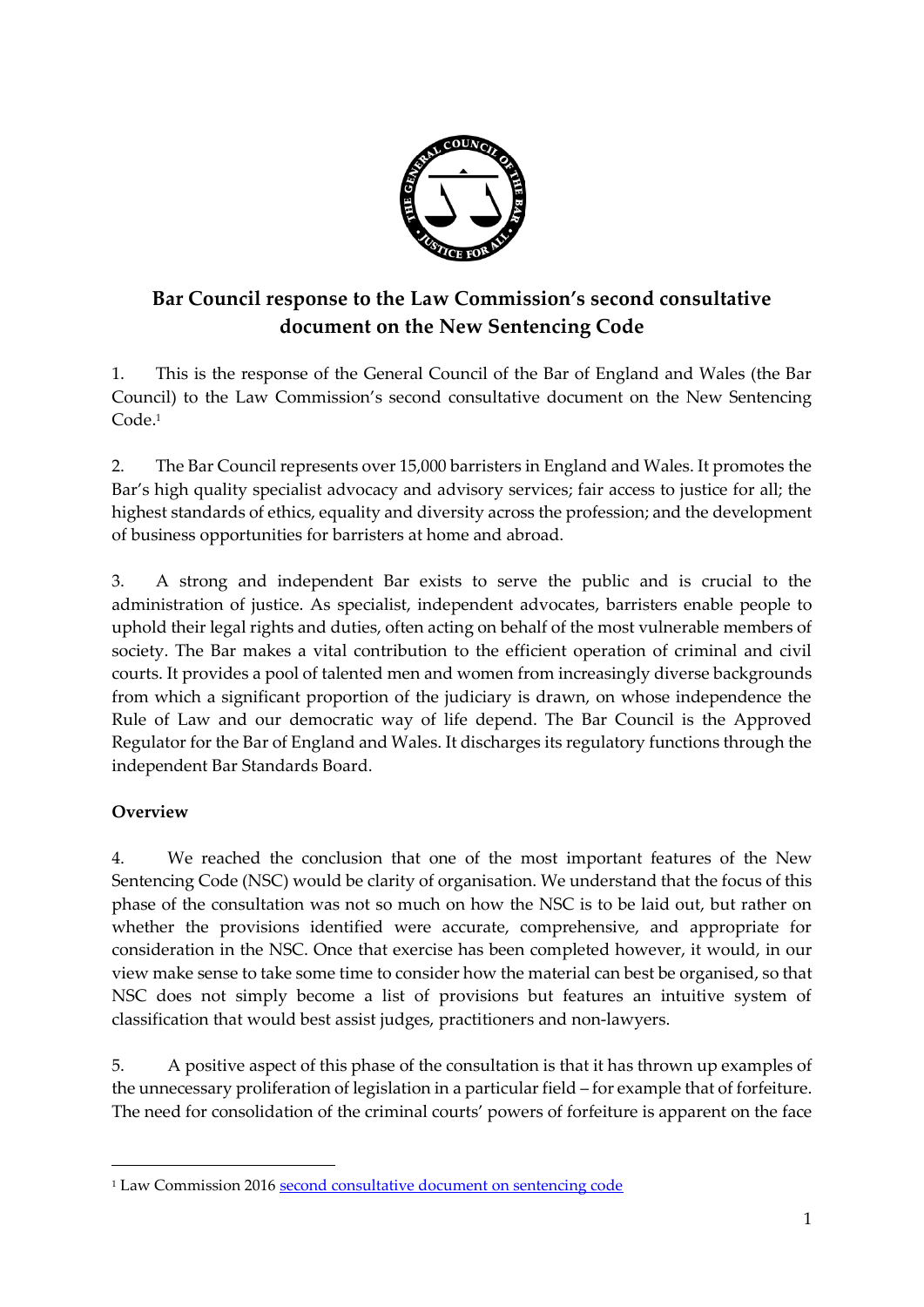of this exercise, and it may be that matters of this nature could be brought to the attention of the legislature in advance of the NSC reaching its final form.

6. We took the view that in the NSC there is unlikely to be any need to include the history of the legislation cited, provided that its contents are accurate at the time of going to press and are updated when appropriate.

7. The most substantial and strategic topic that has yet to be grappled with in this consultation is the way in which case law is to be accommodated within NSC. On the one hand a codification of statute, statutory instrument and statutory guidelines without any explanatory case law may fail to achieve the aim of the NSC as a comprehensive sentencing text. There are countless examples of judgments explaining opaque drafting, resolving statutory errors or contradictions and plugging lacunae. How could a court or practitioner expect to consult a comprehensive text without these resources? On the other hand, during the course of the exercise we have encountered principles purporting to be derived from case law that had been taken out of context, misconstrued or given undue prominence. Many principles that are cited during the sentencing exercise will be balanced with a competing principle, and it is one of the skills of a lawyer and judge to draw out those that are most relevant and distinguish those that do not bear on the matter in hand. We also encountered instances of omission where an explanatory authority might have provided assistance.

8. In this phase of the consultation it is not clear to us how the case law is to be approached in the NSC. Undoubtedly the flow of authority from the Court of Appeal is unlikely to dry up after its initial publication. It is a matter that in our view requires urgent consideration. Our preliminary and tentative view is that, as a general proposition, we do not consider it appropriate to codify case law. However, because it will be undoubtedly helpful and in some instances essential to refer to case law which is of substantive importance in understanding the legislation, we consider that it could be cross referenced and contained within an annex to the NSC.

9. We note that amending secondary legislation is not always cited within the consultation document. This may be deliberate and as set out at §3 above it should not be necessary to set out the legislative history of a particular provision within the NSC. As will no doubt be appreciated this response has involved the work of a number of practitioners; some of whom set out the legislative history of a particular provision and others did not.

## **Part 1**

## **1.1.1 Adults (Aged 18+ at conviction)**

Note 2 omits: Amendments by Legal Aid, Sentencing and Punishment of Offenders Act 2012 c. 10 [Sch.26 para.16\(2\)](http://login.westlaw.co.uk/maf/pcrm/app/document?src=doc&linktype=ref&context=21&crumb-action=replace&docguid=I136CC91196E111E1878AE35B0E9A2895) (December 3, 2012) 2; Criminal Justice and Courts Act 2015 c. 2 [Sch.5](http://login.westlaw.co.uk/maf/pcrm/app/document?src=doc&linktype=ref&context=21&crumb-action=replace&docguid=I969A76C1B51A11E49F3AEE625E9B8E56)   $para.10(2)$  (July 17, 2015) & Added by Criminal Justice and Courts Act 2015 c. 2  $Sch.5$ [para.10\(3\)](http://login.westlaw.co.uk/maf/pcrm/app/document?src=doc&linktype=ref&context=21&crumb-action=replace&docguid=I969A76C1B51A11E49F3AEE625E9B8E56) (July 17, 2015). Please also note prospective amendments inserted by Criminal Justice and Immigration Act 2008 c. 4  $\frac{Pt \, 2 \, s \cdot 9(2)(a)}{a}$  (date to be appointed) & Criminal Justice and Immigration Act 2008 c. 4 [Sch.28\(2\) para.1](http://login.westlaw.co.uk/maf/pcrm/app/document?src=doc&linktype=ref&context=25&crumb-action=replace&docguid=I1F5C3F41261911DDA4CACD152F86E460) (date to be appointed).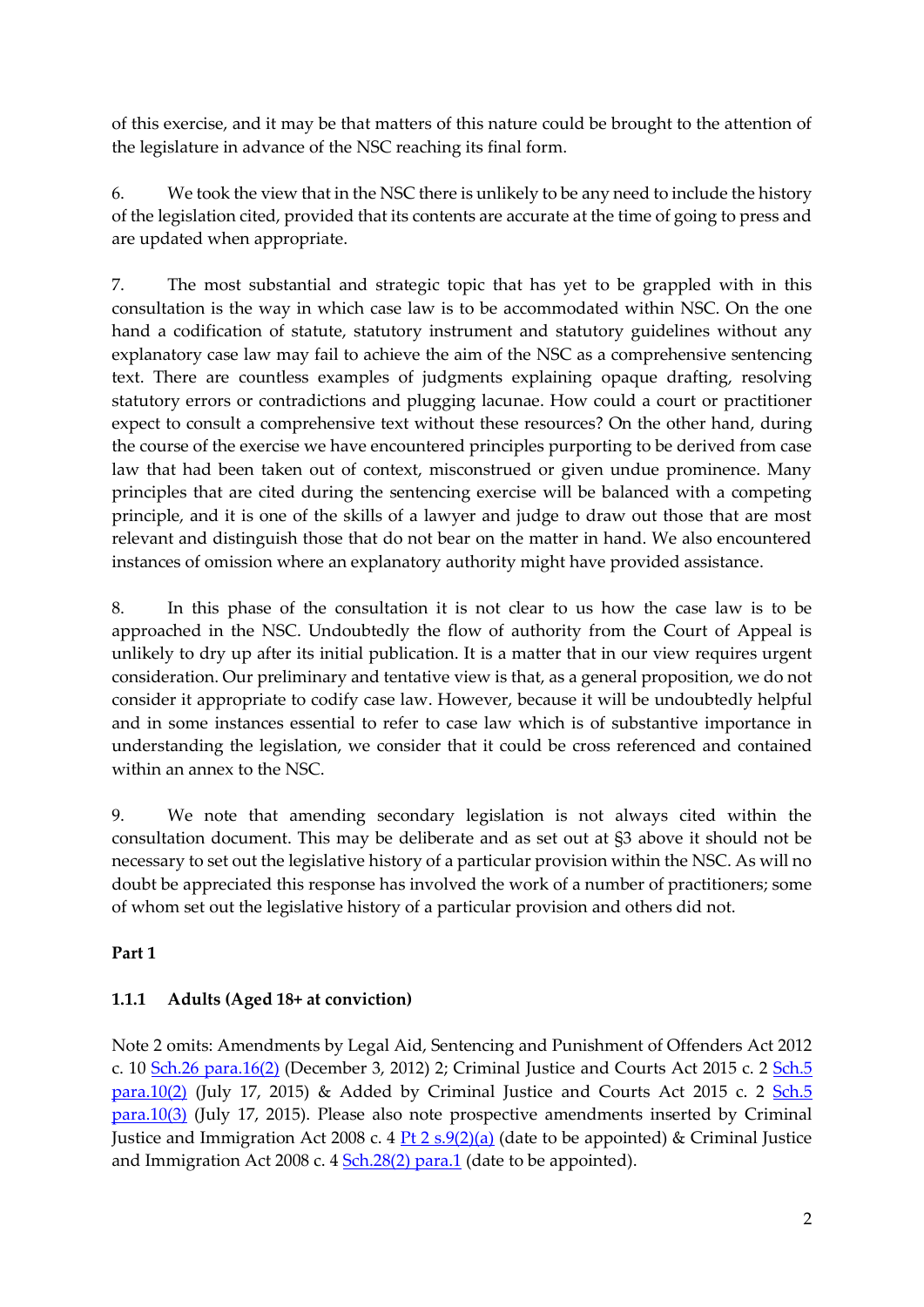## **1.2 Legal representation**

Note 8 omits amendments by S.83(3)(aa) substituted for word by Criminal Defence Service Act 2006 c. 9 [s.4\(3\)\(b\)](http://login.westlaw.co.uk/maf/pcrm/app/document?src=doc&linktype=ref&context=134&crumb-action=replace&docguid=IEDB63310E44811DA8D70A0E70A78ED65) (October 2, 2006); Legal Aid, Sentencing and Punishment of Offenders Act 2012 c. 10 [Sch.5\(1\) para.53\(2\)\(a\); Sch.5\(1\) para.53\(2\)\(b\)](http://login.westlaw.co.uk/maf/pcrm/app/document?src=doc&linktype=ref&context=134&crumb-action=replace&docguid=I12F5EB6096E111E1878AE35B0E9A2895) [& Sch.5\(1\) para.53\(3\)](http://login.westlaw.co.uk/maf/pcrm/app/document?src=doc&linktype=ref&context=134&crumb-action=replace&docguid=I12F5EB6096E111E1878AE35B0E9A2895) (April 1, 2013 subject to saving and transitional provisions as specified in SI 2013/534 regs 6-13).

### **1.3.1 Seriousness**

Note 9 omits: Amendments by Coroners and Justice Act 2009 c. 25 [Sch.17 para.6\(2\)\(a\)](http://login.westlaw.co.uk/maf/pcrm/app/document?src=doc&linktype=ref&context=152&crumb-action=replace&docguid=IF065E580DA4211DE9AD491096115908F) & (b) ^ 6(3) (August 15, 2010); substitutions by Armed Forces Act 2006 c. 52 [Sch.16 para.216](http://login.westlaw.co.uk/maf/pcrm/app/document?src=doc&linktype=ref&context=152&crumb-action=replace&docguid=I040327B17D2111DB9833E1CC4921FF0C) (October 31, 2009).

## **1.3.2 Racial/religious aggravation**

Note 11 omits: amendment by Anti-terrorism, Crime and Security Act 2001 c. 24  $Pt5 s.39(3)(a)$ ; [Pt 5 s.39\(3\)\(b\); Pt 5 s.39\(3\)\(c\);](http://login.westlaw.co.uk/maf/pcrm/app/document?src=doc&linktype=ref&context=184&crumb-action=replace&docguid=I74AB57F1E44A11DA8D70A0E70A78ED65) (December 14, 2001) [Pt 5 s.39\(4\)](http://login.westlaw.co.uk/maf/pcrm/app/document?src=doc&linktype=ref&context=184&crumb-action=replace&docguid=I74AB57F1E44A11DA8D70A0E70A78ED65) (December 14, 2001)

s.28 Crime & Disorder Act 1998 - The version of the legislation within the consultation document contains incorrect brackets. It is assumed that "square brackets" which denote amendments to legislation will be removed from any final draft of the legislation. The brackets do not affect the meaning of the legislation.

## **1.3.3 Disability/sexual orientation or transgender identity**

Note 13 omits amendments by Legal Aid, Sentencing and Punishment of Offenders Act 2012 c. 10 [Pt 3 c.1 s.65\(3\)](http://login.westlaw.co.uk/maf/pcrm/app/document?src=doc&linktype=ref&context=205&crumb-action=replace&docguid=I12A5F6A196E111E1878AE35B0E9A2895) (art.3); [Pt 3 c.1 s.65\(4\)\(a\)](http://login.westlaw.co.uk/maf/pcrm/app/document?src=doc&linktype=ref&context=205&crumb-action=replace&docguid=I12A5F6A196E111E1878AE35B0E9A2895) ; [Pt 3 c.1 s.65\(4\)\(b\)](http://login.westlaw.co.uk/maf/pcrm/app/document?src=doc&linktype=ref&context=205&crumb-action=replace&docguid=I12A5F6A196E111E1878AE35B0E9A2895) ; [Pt 3 c.1 s.65\(5\)\(a\)](http://login.westlaw.co.uk/maf/pcrm/app/document?src=doc&linktype=ref&context=205&crumb-action=replace&docguid=I12A5F6A196E111E1878AE35B0E9A2895) ; Pt 3 c.1  $s.65(5)(b)$ ; [Pt 3 c.1 s.65\(6\)](http://login.westlaw.co.uk/maf/pcrm/app/document?src=doc&linktype=ref&context=205&crumb-action=replace&docguid=I12A5F6A196E111E1878AE35B0E9A2895) (December 3, 2012 subject to savings as specified in SI 2012/2906 art.3).

### **1.3.5 Terrorist connection**

It would be useful to include scheduled offences within the body of codified legislation. We assume that the fact that the section is referred to means that the provision will be included.

## **1.4.1 General principles relating to secondary custodial sentences**

No – Section as reproduced omits subsection 3 inserted by Criminal Justice and Courts Act 2015 c. 2 [Sch.5 para.15\(2\)](http://login.westlaw.co.uk/maf/pcrm/app/document?src=doc&linktype=ref&context=279&crumb-action=replace&docguid=I969B8831B51A11E49F3AEE625E9B8E56) & [Sch.5 para.15\(3\)](http://login.westlaw.co.uk/maf/pcrm/app/document?src=doc&linktype=ref&context=279&crumb-action=replace&docguid=I969B8831B51A11E49F3AEE625E9B8E56) (July 17, 2015)

The correct version is as follows:

*'153 Length of discretionary custodial sentences: general provision*

*(1) This section applies where a court passes a custodial sentence other than one fixed by law or imposed under [\[section 224A, 225 or 226\]](http://login.westlaw.co.uk/maf/pcrm/app/document?src=doc&linktype=ref&context=279&crumb-action=replace&docguid=I3775FA20A72611E18B2781FDC2DED68F)* 

*(2) Subject to the provisions listed in subsection (3), the custodial sentence must be for the shortest term (not exceeding the permitted maximum) that in the opinion of the court is commensurate with the seriousness of the offence, or the combination of the offence and one or more offences associated with it.*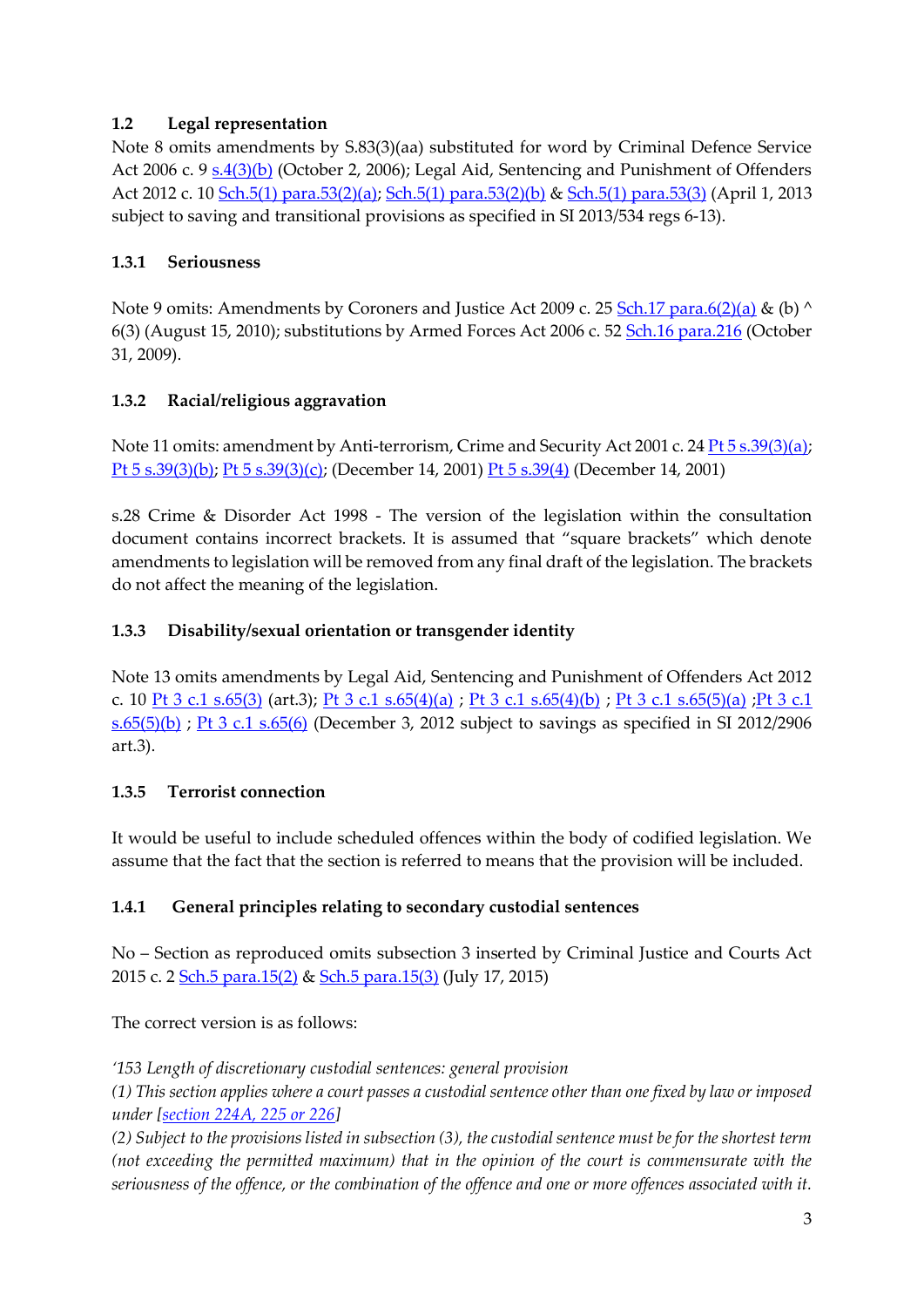*(3) The provisions referred to in subsection (2) are—*

- *(a) [sections 1\(2B\)](http://login.westlaw.co.uk/maf/pcrm/app/document?src=doc&linktype=ref&context=279&crumb-action=replace&docguid=I66F261F1E44811DA8D70A0E70A78ED65) and [1A\(5\)](http://login.westlaw.co.uk/maf/pcrm/app/document?src=doc&linktype=ref&context=279&crumb-action=replace&docguid=I37962C50A72611E18B2781FDC2DED68F) of the [Prevention of Crime Act 1953;](http://login.westlaw.co.uk/maf/pcrm/app/document?src=doc&linktype=ref&context=279&crumb-action=replace&docguid=I609E0D10E42311DAA7CF8F68F6EE57AB)*
- *(b) [section 51A\(2\)](http://login.westlaw.co.uk/maf/pcrm/app/document?src=doc&linktype=ref&context=279&crumb-action=replace&docguid=ID713D3B0E44811DA8D70A0E70A78ED65) of the [Firearms Act 1968;](http://login.westlaw.co.uk/maf/pcrm/app/document?src=doc&linktype=ref&context=279&crumb-action=replace&docguid=I606D6020E42311DAA7CF8F68F6EE57AB)*
- *(c) [sections 139\(6B\),](http://login.westlaw.co.uk/maf/pcrm/app/document?src=doc&linktype=ref&context=279&crumb-action=replace&docguid=I5C9771C1E44B11DA8D70A0E70A78ED65) [139A\(5B\)](http://login.westlaw.co.uk/maf/pcrm/app/document?src=doc&linktype=ref&context=279&crumb-action=replace&docguid=I5C983511E44B11DA8D70A0E70A78ED65) an[d 139AA\(7\)](http://login.westlaw.co.uk/maf/pcrm/app/document?src=doc&linktype=ref&context=279&crumb-action=replace&docguid=I37962C51A72611E18B2781FDC2DED68F) of the [Criminal Justice Act 1988;](http://login.westlaw.co.uk/maf/pcrm/app/document?src=doc&linktype=ref&context=279&crumb-action=replace&docguid=I5FF71EB0E42311DAA7CF8F68F6EE57AB)*
- *(d) [sections 110\(2\)](http://login.westlaw.co.uk/maf/pcrm/app/document?src=doc&linktype=ref&context=279&crumb-action=replace&docguid=I7C999440E44F11DA8D70A0E70A78ED65) and [111\(2\)](http://login.westlaw.co.uk/maf/pcrm/app/document?src=doc&linktype=ref&context=279&crumb-action=replace&docguid=I9F14A2D0E44F11DA8D70A0E70A78ED65) of the Sentencing Act;*
- *(e) [sections 226A\(4\)](http://login.westlaw.co.uk/maf/pcrm/app/document?src=doc&linktype=ref&context=279&crumb-action=replace&docguid=I377006B0A72611E18B2781FDC2DED68F) and [226B\(2\)](http://login.westlaw.co.uk/maf/pcrm/app/document?src=doc&linktype=ref&context=279&crumb-action=replace&docguid=I3772C5D0A72611E18B2781FDC2DED68F) of this Act;*
- *(f) [section 29\(4\)](http://login.westlaw.co.uk/maf/pcrm/app/document?src=doc&linktype=ref&context=279&crumb-action=replace&docguid=I7366BB60754411DB8071C6D7F7AFDBBF) or [\(6\)](http://login.westlaw.co.uk/maf/pcrm/app/document?src=doc&linktype=ref&context=279&crumb-action=replace&docguid=I7366BB60754411DB8071C6D7F7AFDBBF) of the [Violent Crime Reduction Act 2006](http://login.westlaw.co.uk/maf/pcrm/app/document?src=doc&linktype=ref&context=279&crumb-action=replace&docguid=IDA0742B0751A11DBB6BD9A07698D500F).'*

## **1.4.2 The custody threshold**

Section as reproduced omits amendments to s.152(1) (b) and omits entirely s.152 (1A) as added by Criminal Justice and Courts Act 2015 c. 2 [Sch.5 para.14\(2\)](http://login.westlaw.co.uk/maf/pcrm/app/document?src=doc&linktype=ref&context=295&crumb-action=replace&docguid=I969B6120B51A11E49F3AEE625E9B8E56) [& Sch.5 para.14\(3\)](http://login.westlaw.co.uk/maf/pcrm/app/document?src=doc&linktype=ref&context=295&crumb-action=replace&docguid=I969B6120B51A11E49F3AEE625E9B8E56) (July 17, 2015).

The Correct Version is as follows:

'152 General restrictions on imposing discretionary custodial sentences

(1) This section applies where a person is convicted of an offence punishable with a custodial sentence other than one—

- (a) fixed by law, or
- (b) falling to be imposed under a provision mentioned in subsection (1A).
- (1A) The provisions referred to in subsection  $(1)(b)$  are  $-$
- (a) [section 1\(2B\)](http://login.westlaw.co.uk/maf/pcrm/app/document?src=doc&linktype=ref&context=295&crumb-action=replace&docguid=I66F261F1E44811DA8D70A0E70A78ED65) or [1A\(5\)](http://login.westlaw.co.uk/maf/pcrm/app/document?src=doc&linktype=ref&context=295&crumb-action=replace&docguid=I37962C50A72611E18B2781FDC2DED68F) of the [Prevention of Crime Act 1953;](http://login.westlaw.co.uk/maf/pcrm/app/document?src=doc&linktype=ref&context=295&crumb-action=replace&docguid=I609E0D10E42311DAA7CF8F68F6EE57AB)
- (b) section  $51A(2)$  of the [Firearms Act 1968;](http://login.westlaw.co.uk/maf/pcrm/app/document?src=doc&linktype=ref&context=295&crumb-action=replace&docguid=I606D6020E42311DAA7CF8F68F6EE57AB)
- (c) [section 139\(6B\),](http://login.westlaw.co.uk/maf/pcrm/app/document?src=doc&linktype=ref&context=295&crumb-action=replace&docguid=I5C9771C1E44B11DA8D70A0E70A78ED65) [139A\(5B\)](http://login.westlaw.co.uk/maf/pcrm/app/document?src=doc&linktype=ref&context=295&crumb-action=replace&docguid=I5C983511E44B11DA8D70A0E70A78ED65) or [139AA\(7\)](http://login.westlaw.co.uk/maf/pcrm/app/document?src=doc&linktype=ref&context=295&crumb-action=replace&docguid=I37962C51A72611E18B2781FDC2DED68F) of the [Criminal Justice Act 1988;](http://login.westlaw.co.uk/maf/pcrm/app/document?src=doc&linktype=ref&context=295&crumb-action=replace&docguid=I5FF71EB0E42311DAA7CF8F68F6EE57AB)
- (d) section  $110(2)$  or  $111(2)$  of the Sentencing Act;
- (e) [section 224A,](http://login.westlaw.co.uk/maf/pcrm/app/document?src=doc&linktype=ref&context=295&crumb-action=replace&docguid=I3775FA20A72611E18B2781FDC2DED68F) [225\(2\)](http://login.westlaw.co.uk/maf/pcrm/app/document?src=doc&linktype=ref&context=295&crumb-action=replace&docguid=IA4B41390B05111E1993DA5AD8657962A) or [226\(2\)](http://login.westlaw.co.uk/maf/pcrm/app/document?src=doc&linktype=ref&context=295&crumb-action=replace&docguid=IBB328010B12911E1AE35EF5E72C57E90) of this Act;
- (f) [section 29\(4\)](http://login.westlaw.co.uk/maf/pcrm/app/document?src=doc&linktype=ref&context=295&crumb-action=replace&docguid=I7366BB60754411DB8071C6D7F7AFDBBF) or [\(6\)](http://login.westlaw.co.uk/maf/pcrm/app/document?src=doc&linktype=ref&context=295&crumb-action=replace&docguid=I7366BB60754411DB8071C6D7F7AFDBBF) of the [Violent Crime Reduction Act 2006](http://login.westlaw.co.uk/maf/pcrm/app/document?src=doc&linktype=ref&context=295&crumb-action=replace&docguid=IDA0742B0751A11DBB6BD9A07698D500F).'

Note 19 omits amendment by Criminal Justice and Immigration Act 2008 c. 4 Sch.4(1) [para.79\(2\)](http://login.westlaw.co.uk/maf/pcrm/app/document?src=doc&linktype=ref&context=301&crumb-action=replace&docguid=I874DF580262D11DDA4CACD152F86E460) ; [Sch.4\(1\) para.79\(3\)](http://login.westlaw.co.uk/maf/pcrm/app/document?src=doc&linktype=ref&context=301&crumb-action=replace&docguid=I874DF580262D11DDA4CACD152F86E460) (November 30, 2009: substitution has effect on November 30, 2009 as specified in SI 2009/3074 subject to transitory, transitional and savings provisions as specified in 2008 c.4 Sch.27 paras 1(1) and 5).

## **1.4.3 Community sentences**

Note 20 omits; additions by Criminal Justice and Immigration Act 2008 c. 4 [Sch.4\(1\)](http://login.westlaw.co.uk/maf/pcrm/app/document?src=doc&linktype=ref&context=305&crumb-action=replace&docguid=I87485030262D11DDA4CACD152F86E460)  [para.73\(2\)\(b\);](http://login.westlaw.co.uk/maf/pcrm/app/document?src=doc&linktype=ref&context=305&crumb-action=replace&docguid=I87485030262D11DDA4CACD152F86E460) c. 4 [Sch.4\(1\) para.73\(3\)](http://login.westlaw.co.uk/maf/pcrm/app/document?src=doc&linktype=ref&context=305&crumb-action=replace&docguid=I87485030262D11DDA4CACD152F86E460) (November 30, 2009: insertion has effect on November 30, 2009 as specified in SI 2009/3074 subject to transitory, transitional and savings provisions as specified in 2008 c.4 Sch.27 paras 1(1) and 5) & Crime and Courts Act 2013 c. 22  $Sch.16(1)$ [para.3](http://login.westlaw.co.uk/maf/pcrm/app/document?src=doc&linktype=ref&context=305&crumb-action=replace&docguid=I508477C1B0A411E2B7A0E11E7EB499C3) (December 11, 2013).

## **1.6 Totality**

Note 24 omits: amendment by Criminal Justice and Immigration Act 2008 c. 4 [Sch.4\(1\)](http://login.westlaw.co.uk/maf/pcrm/app/document?src=doc&linktype=ref&context=317&crumb-action=replace&docguid=I874DF580262D11DDA4CACD152F86E460)  [para.79\(2\)](http://login.westlaw.co.uk/maf/pcrm/app/document?src=doc&linktype=ref&context=317&crumb-action=replace&docguid=I874DF580262D11DDA4CACD152F86E460) (November 30, 2009: insertion has effect on November 30, 2009 as specified in SI 2009/3074 subject to transitory, transitional and savings provisions as specified in 2008 c.4 Sch.27 paras 1(1) and 5.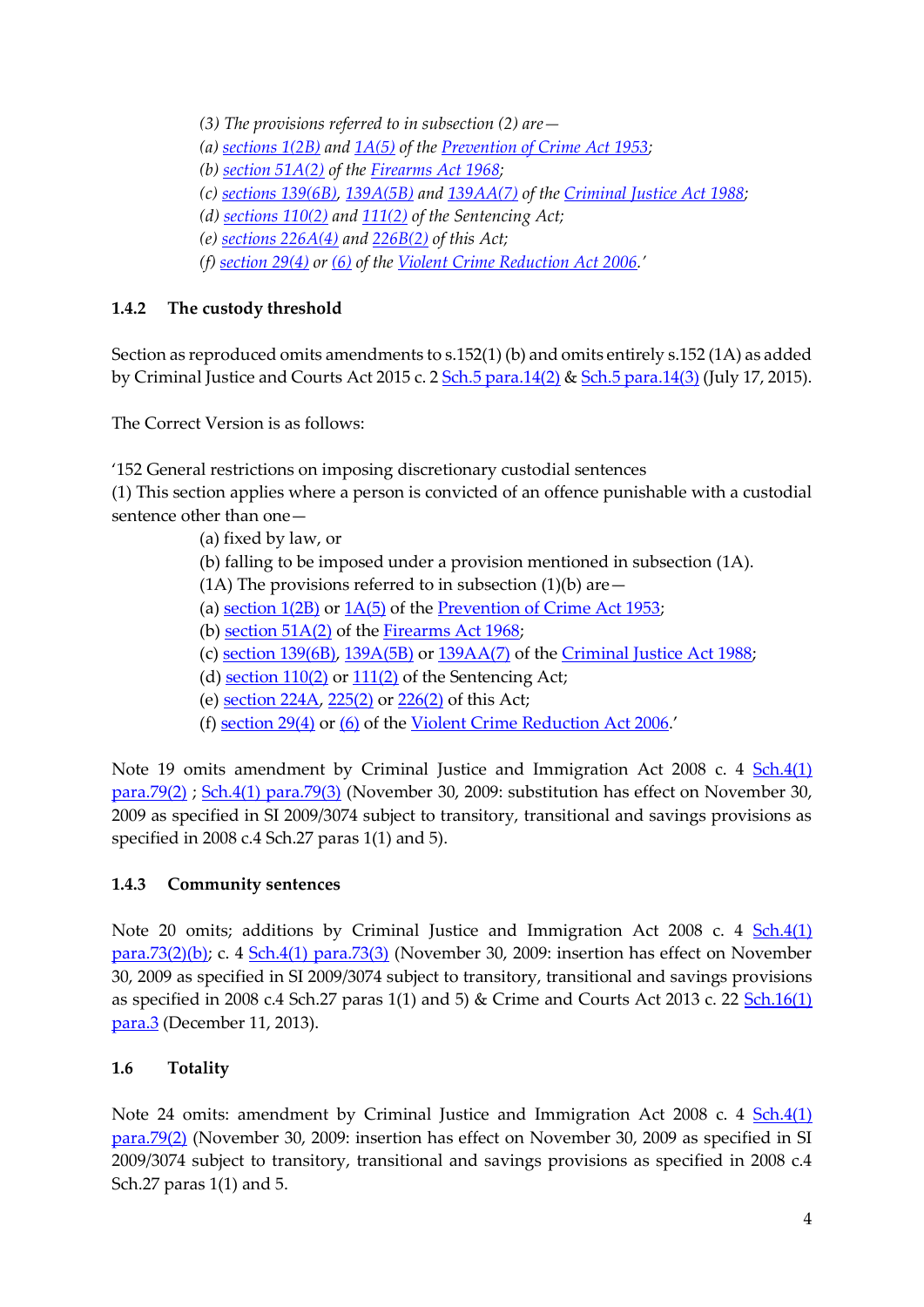### **1.7 Disparity**

See observations on case law above.

### **1.8.1 Formal agreements**

See observations on case law above.

The case law cited is *R v King* (1985) 7 Cr App R (S) 227. The full citation for *R v A and B* is [1999] 1 Cr App R (S) 52 23 April 1998. The principles to be applied from *Warren and Beeley* [1996] 1 Cr App R (S) 233 were set out & applied by the Lord Chief as follows:

*The relevant principles were these:*

*(1) Sentences were routinely discounted to reflect pleas of guilty, a practice recognised by [Criminal](http://login.westlaw.co.uk/maf/pcrm/app/document?src=doc&linktype=ref&context=411&crumb-action=replace&docguid=IF7265470E44D11DA8D70A0E70A78ED65)  [Justice and Public Order Act 1994, s.48.](http://login.westlaw.co.uk/maf/pcrm/app/document?src=doc&linktype=ref&context=411&crumb-action=replace&docguid=IF7265470E44D11DA8D70A0E70A78ED65) A defendant who indicated an intention to plead guilty at an early stage would ordinarily earn a greater discount than a defendant who pleaded guilty at a late stage in the proceedings.*

*(2) Defendants who co-operated with the prosecuting authorities, not only by pleading guilty but by testifying or expressing a willingness to testify, or making a witness statement which incriminated a co-defendant, would ordinarily earn an enhanced discount on their sentences, particularly where their conduct led to the conviction of a co-defendant or induced a co-defendant to plead guilty.*

*(3) It had been the long standing practice of the courts to recognise by a further discount the help given and expected to be given to the authorities in the investigation, detection, suppression and prosecution of serious crime (see [Sinfield \(1981\) 3 Cr.App.R.\(S.\) 258;](http://login.westlaw.co.uk/maf/pcrm/app/document?src=doc&linktype=ref&context=411&crumb-action=replace&docguid=I69D17390E42811DA8FC2A0F0355337E9) King (1985) 7 Cr.App.R.(S.) 277; an[d Sivan](http://login.westlaw.co.uk/maf/pcrm/app/document?src=doc&linktype=ref&context=411&crumb-action=replace&docguid=I69E45F50E42811DA8FC2A0F0355337E9)  [\(1988\) 10 Cr.App.R.\(S.\) 282\)](http://login.westlaw.co.uk/maf/pcrm/app/document?src=doc&linktype=ref&context=411&crumb-action=replace&docguid=I69E45F50E42811DA8FC2A0F0355337E9). The extent of the discount would ordinarily depend on the value of the help given or expected. Value was a function of quality and quantity. Where by supplying valuable information to the authorities, a defendant exposed himself or his family to personal jeopardy, it would ordinarily be recognised in the sentence passed. It was important that information should be given in the form indicated in the decided cases.*

*(4) If a defendant denied guilt but was convicted and sentenced following a contested trial without supplying valuable information before sentence or expressing willingness to do so, the Court of Appeal, Criminal Division would not ordinarily reduce a sentence to take account of information supplied to the authorities after sentence (see [Waddingham \(1983\) 5 Cr.App.R.\(S.\) 66;](http://login.westlaw.co.uk/maf/pcrm/app/document?src=doc&linktype=ref&context=411&crumb-action=replace&docguid=I6F07AE10E42811DA8FC2A0F0355337E9) Debbag and Izzett (1991) 12 Cr.App.R.(S.) 733; and [X \(1994\) 15 Cr.App.R.\(S.\) 750.](http://login.westlaw.co.uk/maf/pcrm/app/document?src=doc&linktype=ref&context=411&crumb-action=replace&docguid=I74904E50E42811DA8FC2A0F0355337E9) The reason for this rule was clear. The Court of Appeal, Criminal Division was a court of review; its function was to review sentences imposed by courts of first instance, not to conduct a sentencing exercise of its own from the beginning. It ordinarily relied entirely, or almost entirely, on material before the sentencing court. A defendant who denied all guilt and withheld all co-operation before conviction could not hope to negotiate a reduced sentence in the Court of Appeal by co-operating after conviction. In such a situation the defendant must address representations to the Parole Board or to the Home Office.*

*(5) There was one partial exception to this general rule. It sometimes happened that a defendant pleaded guilty and gave help to the authorities, for which credit was given when sentence was passed. It might*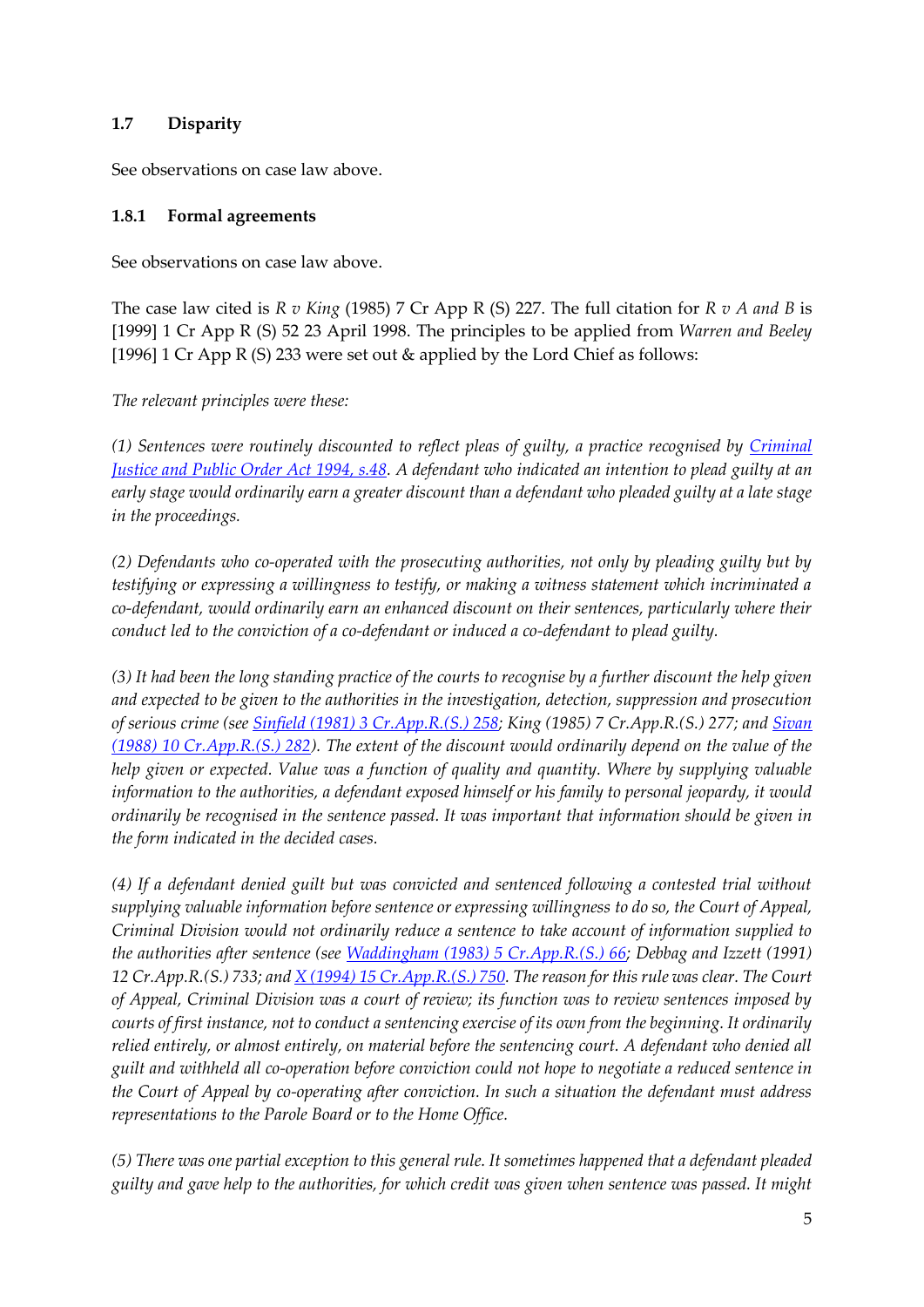*be that the value of the help given was not at that stage fully appreciated, or that the help given thereafter greatly exceeded, in quality or quantity or both, what could reasonably be expected when sentence was passed, so that the credit given did not reflect the true measure of the help received by the authorities (see Lowe (1978) 66 Cr.App.R.(S.) 122 and [Sehitoglu and Ozakan \[1998\] 1 Cr.App.R.\(S.\) 89\)](http://login.westlaw.co.uk/maf/pcrm/app/document?src=doc&linktype=ref&context=411&crumb-action=replace&docguid=I695083C1E42811DA8FC2A0F0355337E9). In such cases the Court should and did review the sentence passed, adjusting it if necessary to reflect the value of the help given, and to be given, by the defendant.*

### **1.8.2 The "text" regime**

See observations on case law above.

### **1.9 Prevalence of the offence in the locality etc.**

See observations on case law above.

### **1.10 Duty of Secretary of State to publish information about sentencing**

We do not think this should be included in the NSC because it is not a sentencing provision.

### **1.11 The age of the offender**

The correct reference is CYPA 196**3** (not 1964). The commencing SI was 1963/2056

#### **Part 2**

### **2.1.2 Youths (aged under 18)**

*R v Robson* [2007] 1 Cr App R (S) 54 should be noted as stating that the age of the offender (at least dangerous offenders) for sentencing purposes is that at conviction not committal.

### **2.1.8.1 Committals**

*R v North Sefton Magistrates' Court, ex parte Marsh (*1995) 16 C r App R (S) 401 and *R v Eastleigh Magistrates' Court Ex parte Sansome,* [1999] 1 Cr App R (S) 112 may helpfully be added to footnote 75 as explaining the position more clearly than *Ex parte Pemmant* alone by indicating that the court should 'think carefully' before deciding whether to accept jurisdiction for this reason..

Consideration should be given to the addition of *R v Wirral Magistrates' Court, ex parte Jermyn,*  [2001] 1 Cr App R (S) 137 in which it was held that the decision to commit doesn't require reasons to be given.

### **2.2.1** *Goodyear* **indications**

Additional guidance in sentencing indications can be found in *A-G Reference (No. 80 of 2005)*  EWCA Crim 3677.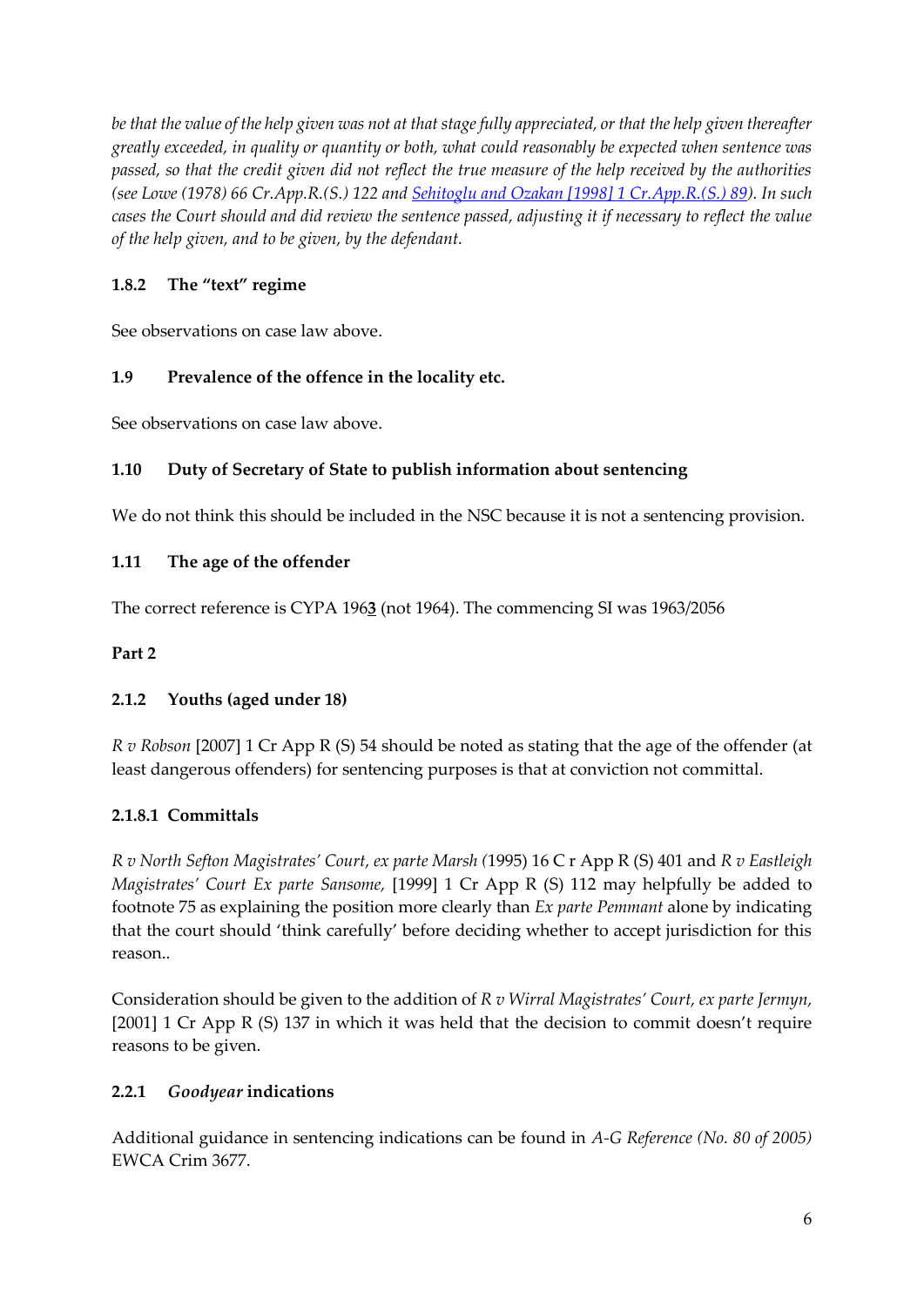Practitioners may be helped by recording in this section that the Court of Appeal is not bound by sentence indications on unduly lenient references: *A-G Reference (No. 40 of 1996)* [1997] 1 Cr App R (S) 357.

## **2.2.6 Specific sentences of sentencing orders**

*R v Majury* [2007] EWCA Crim 2968 helpfully provides guidance of the effect of some of the committal powers under CJA 2003.

# **2.3.3 Bases of Plea**

In *A-G Reference (No. 81 of 2000)* [2001] 2 Cr App R (S) 16 and *A-G Reference (No. 58 of 2000)* [2001] 2 Cr App R (S) 19, the Court of Appeal commented on the undesirability of accepting a basis of plea which didn't reflect the evidence and restricted the sentencing options of the judge. These may helpfully be added to the first paragraph in this section.

Though perhaps a niche point, *R v Lunnon* [2005] 1 Cr App R (S) 24 indicates that where appropriate the prosecution should bear in mind whether it will be asking for a confiscation inquiry before accepting a basis of plea.

2.3.4 Dispute as to factual basis for sentencing: Newton Hearings

Though perhaps obvious it may be worthwhile stating the principle that the judge should directed him / herself in accordance with the normal criminal standard of proof: *R v McGreath (1983) 5* Cr App R (S) 460.

# **Part 3**

# **3.1.5.12 Assistance given by an informant**

It may be helpful to make reference to the sentencing principles set in *R v P, R v Blackburn* [2008] 2 Cr App R (S) 5.

## **3.1.4.6 Effect of the order**

At the conclusion of the passage dealing with section 25(2) the words "Duties of the responsible officer etc" appear. They do not reflect the words of the statute, nor do they appear to add anything.

## **3.3.1.1.1 Power to order fines**

Criminal Justice Act 2003 ("CJA 2003") s.163, add "for an offence other than one **for** which **the**  sentence is fixed by law or a statutory sentence".

Note on Legal Aid, Sentencing and Punishment of Offenders Act 2012 ("LASPO 2012") s.85(1), add "Schedule 2 amends certain provisions **relating to** those offences to be punishable on summary conviction by a fine or maximum fine of an amount specified or described".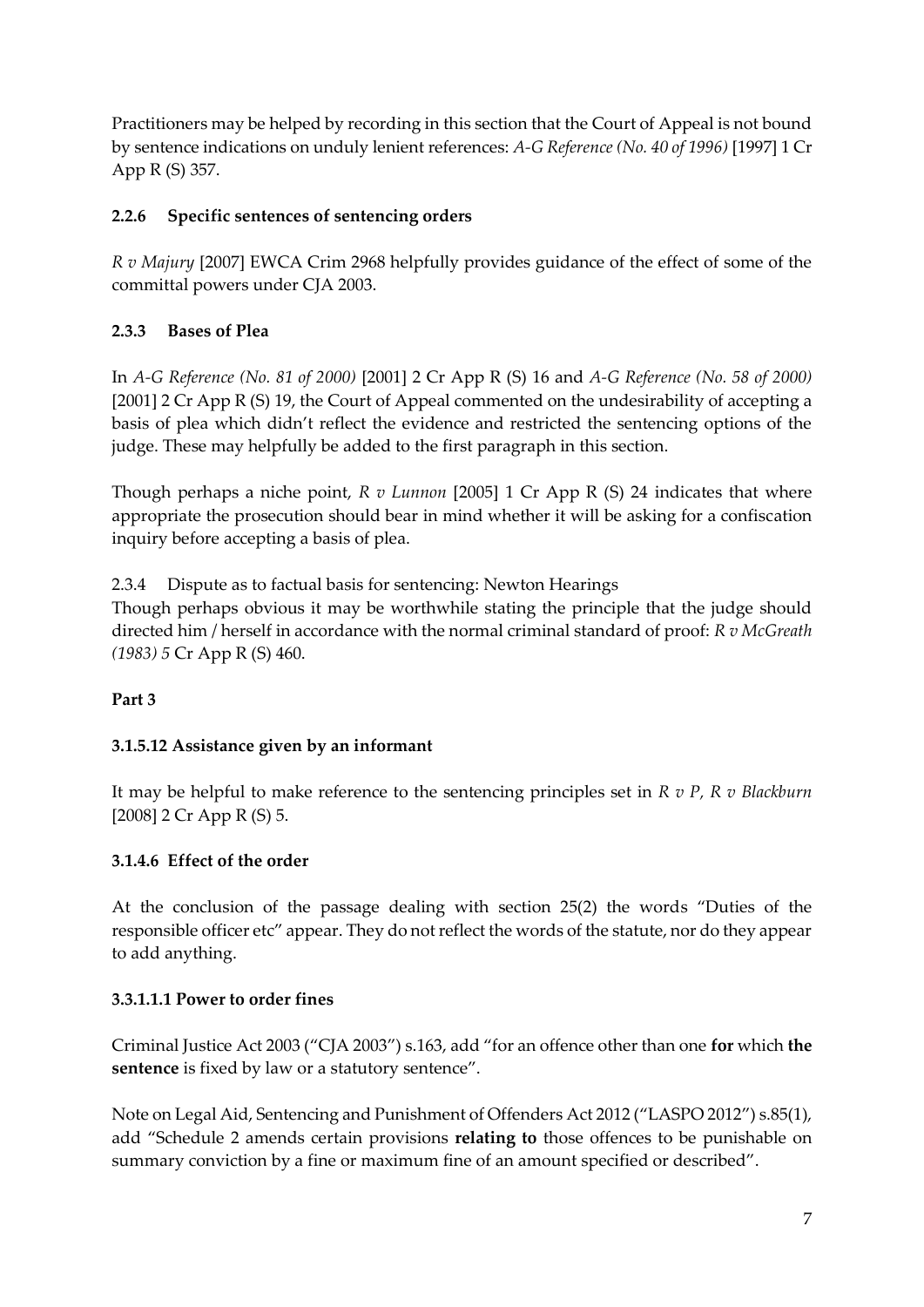## **3.3.1.1.2 The standard scale**

Footnote 593 should note that this version of the legislation results in part from amendment (Criminal Justice Act 1991 s.17).

## **3.3.1.1.5 Payment by instalments and allowing time for payment**

Following CJA 2003 s.165 'Remission of Fines', for the sake of completeness, this part may benefit from the inclusion of Magistrates' Courts Act 1980 ("MCA 1980") s.85 (Power to Remit Fine) (as amended by Anti-social Behaviour, Crime and Policing Act 2014 s.2).

### **3.3.1.1.6 Prison in default term**

Powers of Criminal Courts (Sentencing) Act 2000 ("PCC(S)A 2000") s.139(5) – substitute "… (2) above shall not being to run until after the end of the first-mentioned term" for "(2) above shall not **begin** to run until after the end of the first-mentioned term".

Unlike other paragraphs throughout the document, full stops have not been included at the end of the paragraphs relating to s.133(4) and (5) MCA 1980.

Paragraph 3 and the Schedule of SI 2015/796 have been repealed by the Prosecution of Offences Act 1985 (Criminal Courts Charge) (Amendment) Regulations 2015/1970, regulation 2, which came into force on 24th December 2015. This has in effect abolished the Criminal Courts Charge. The reference to s.82(1A)(a) MCA 1980 is therefore no longer suitable for codification.

At s.82(5)(b) brackets have been used thereby according with how the section appears in the Act. However, brackets have been removed in preceding and subsequent sections (relating to the same Act and section) referenced within the Code.

Footnote 605 should note that this version of the legislation results in part from amendment (Tribunals, Courts and Enforcement Act 2007 sch.13 para.48).

CJA 2003 s.258 – this version of the legislation results in part from amendment (LASPOA 2012 s.117(6), sch.17 para. 2 and 3, sch. 20 para. 8)

CJA 2003 s.258 – this version of the legislation results in part from amendment (The Serious Crime Act 2015 s.10(3)).

## **3.3.1.1.7 Power of Crown Court to order search of persons before it**

Footnote 606 should note that this version of the legislation results in part from amendment (DVCVA 2004 sch.10 para. 53 / Criminal Justice and Courts Act 2015 sch.12 para. 10 / Prevention of Social Housing Fraud Act 2013 sch. para.10).

Unlike other paragraphs in this section, s.142(2) does not have a full stop at the end of the paragraph.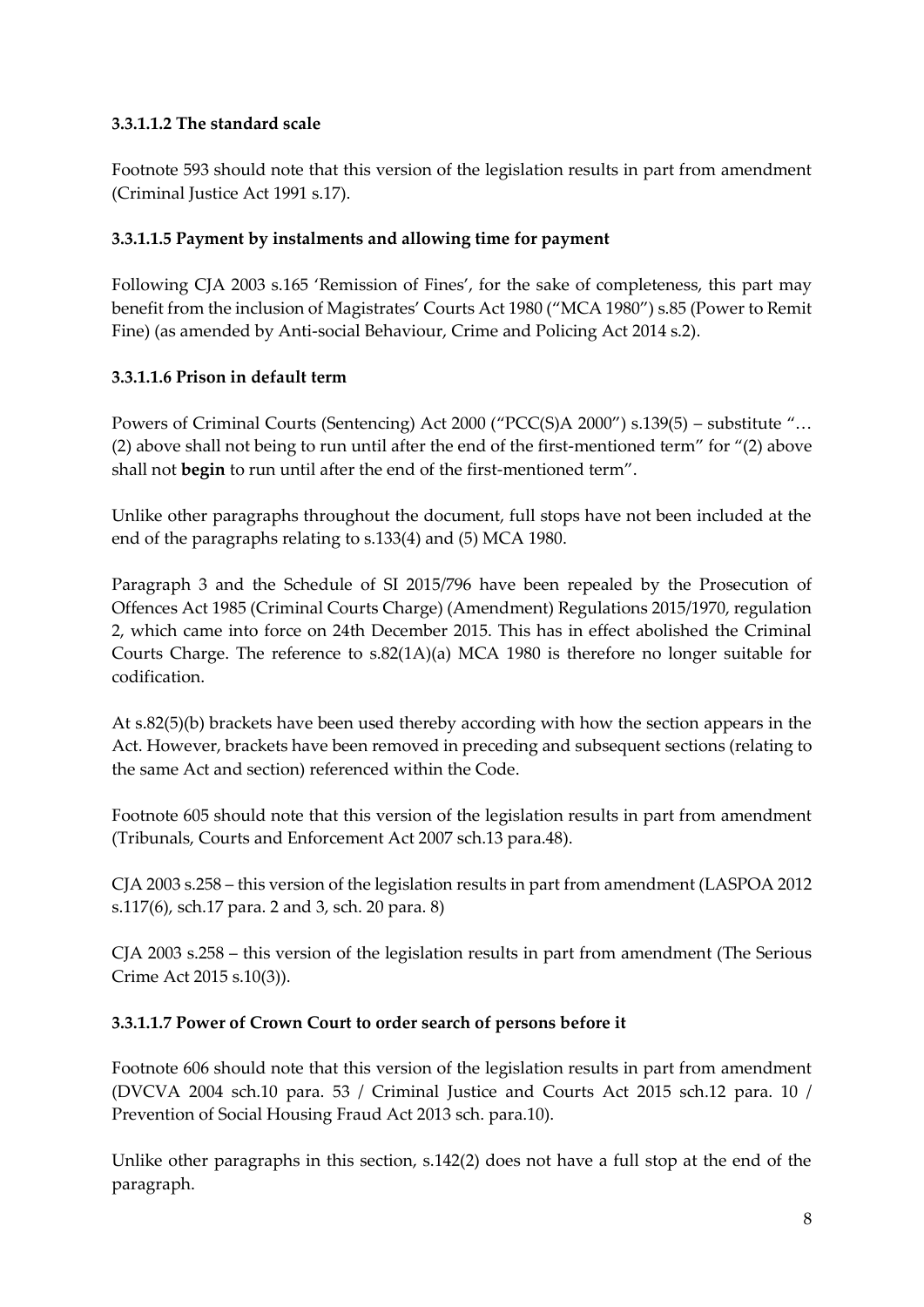### **3.3.1.1.8 Interaction with other sentencing orders**

Confiscation Orders, POCA 2002 s.13(2)(a) – given that the section referenced in the Sentencing Code does not go on to list s.13(2)(b), it may be that (a) can be deleted.

Full stops are missing from the end the of the paragraphs at 'Discharges' and 'Confiscation Orders'.

#### **3.3.1.1.10 Enforcement and collection of fines**

PCC(S)A 2000 s.140(4) is not necessarily a comprehensive reproduction of the section found within the Act.

#### **3.3.1.2.1.2 Consent**

The heading is mistakenly numbered 3.1.2.1.2.

#### **3.3.1.2.2.1 Availability**

*R. v Aubrey-Fletcher ex parte Thompson* (1969) 53 Cr. App. R. 380 (LCJ) – "The order may be made at any time during the proceedings." add at the end of this sentence, "if it emerges that there might be a breach of the peace in the future".

#### **3.3.1.2.2.2 Power**

Given the use of the phrase "any other person" within the Code, MCA 1980 s.115(1) may read better if the following addition (as is presented within the legislation) was made – "power of a magistrates' court **on the complaint of any person** to adjudge any other person to enter into a recognizance, with or without sureties, to keep the peace or to be of good behaviour towards the complainant shall be exercised by order on complaint".

#### **3.3.1.2.2.5 Procedure etc. in criminal proceedings**

The principles found in *DPP v Speede* (there is no requirement that a complaint be made) and *R. v Aubrey Fletcher* (the order may be made at any time during the proceedings) have already been set out in a preceding 'Bind overs' section.

Direction J.5 has already been set out in full in a preceding 'Bind overs' section.

Justices of the Peace Act 1968 s.1(7) has already been set out in a preceding 'Bind overs' section.

#### **3.3.1.2.2.7 Interaction with other sentencing orders**

PCC(S)A 2000 s.19(1) has already been set out in a preceding 'Bind overs' section.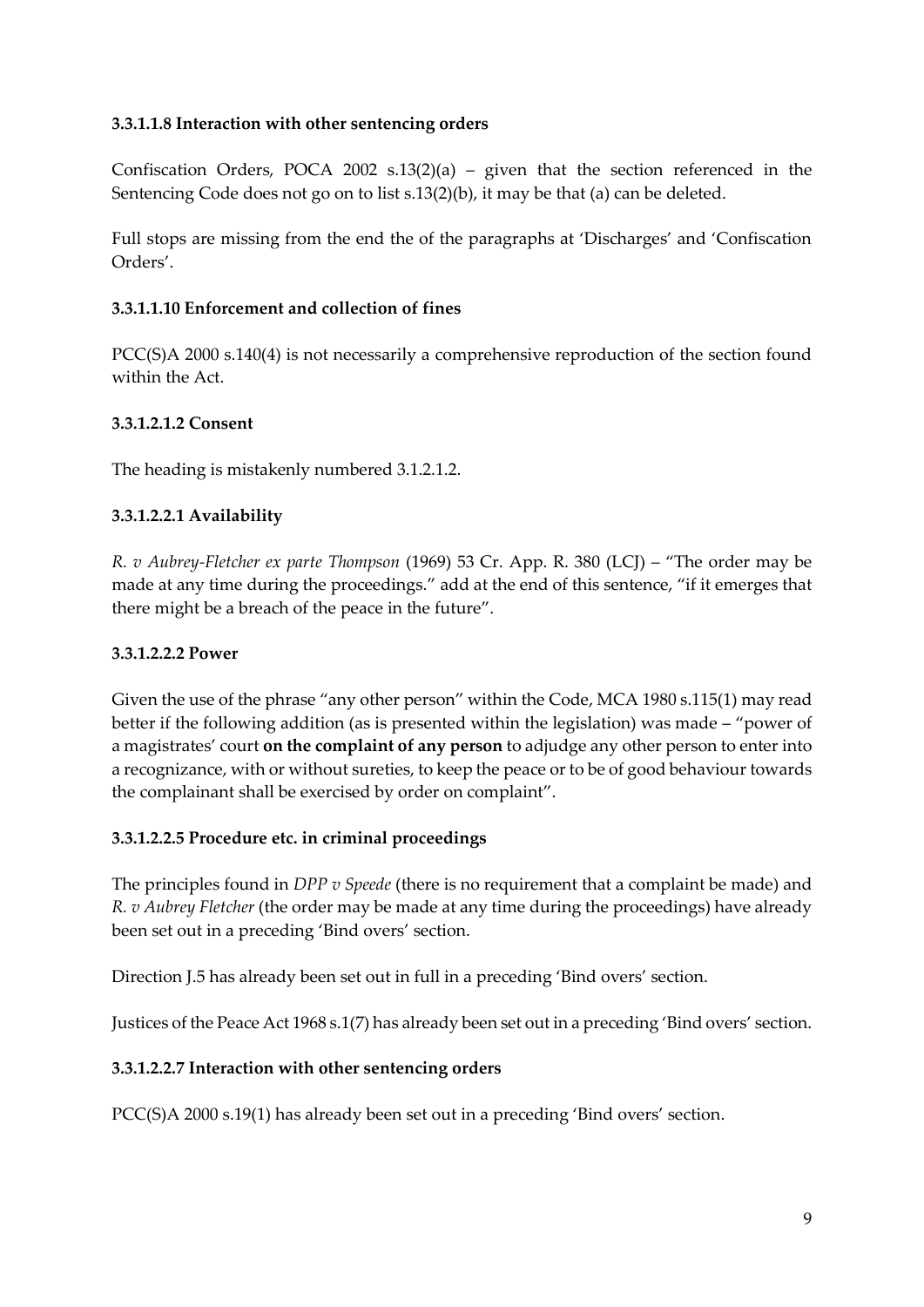## **3.3.1.2.2.8 Appeals**

Magistrates' Courts (Appeals from Binding over Orders) Act 1956 – unlike other sections of the Act which have been set out within the Code, s.1(2) provides only an outline of the content of s.1(2) (as opposed to either an exact or edited version of the provision).

### **3.3.1.2.2.9 Breach**

The Code fails to reference MCA 1980 s.120(1A) directly under s.1 (and despite the fact that s.120(2) states "if, in any other case falling within subsection (1) (see s.120(1A) for the context) …").

MCA 1980 s.116(3) has been repealed by the Courts Act 2003 s.109(1)(3), sch.8, para.236(3) and sch.10.

### **3.3.1.3.1 Availability and types of order**

PCC(S)A 2000 s.150(1) is set out under three successive headings in varying levels of detail.

### **3.3.1.4.2 Making the order**

Footnote 645 should note that this version of the legislation results in part from amendment (LASPOA 2012 sch.24, paras. 19(a)(b) and Criminal Justice and Courts Act 2015 sch.5 para.4).

PCC(S)A 2000 s.12(1) is set out under four (almost) successive headings.

PCC(S)A 2000 s.12(1A) has already been set out in a preceding 'Bind over (parents/guardian)' section.

PCC(S)A 2000 s.14(3), add "without prejudice to subsection (1) and (2) (effect of conviction for which a person is discharged), the conviction of a defendant discharged absolutely or conditionally **under section 12 above** shall in any event be disregarded for the purposes of an enactment etc."

## **3.3.1.4.4 Interaction with other sentencing orders**

Footnote 656 should note that this version of the legislation results in part from amendment (CJA 2003 sch.32 para.54 and Road Safety Act 2006 s.11).

## **3.3.1.5 Parenting orders / parental orders**

In all sections of this Sentencing Code there will of course be some degree of repetition. However, there is a significant degree of repetition in this section as a result of the fact that it focusses mostly on two sections of the Crime and Disorder Act 1998. (See 3.3.1.5.1.2 below). As a result, this section may benefit from amalgamating successive identical parts.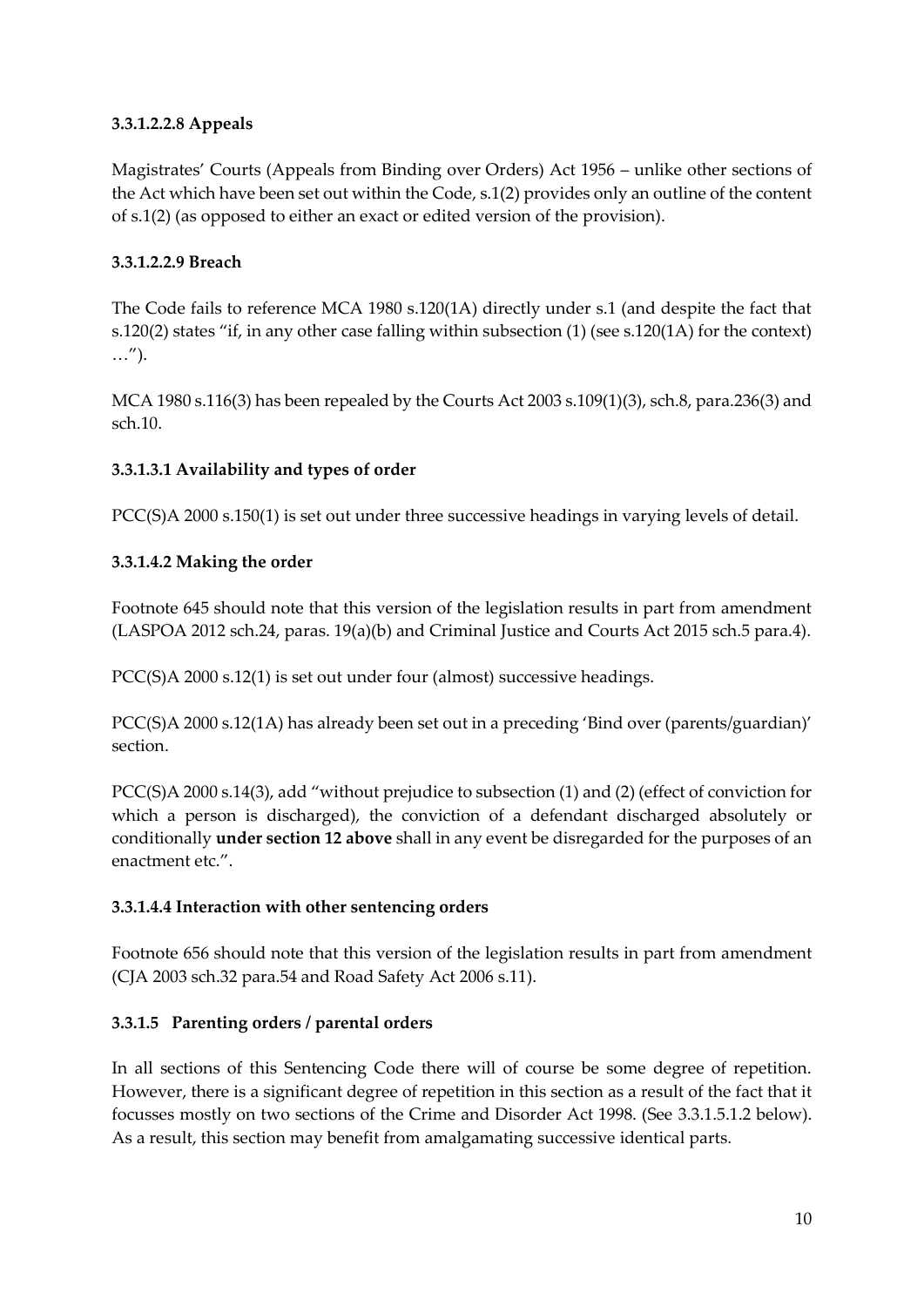### **3.3.1.5.1.1 General**

S.8(4): A semi-colon should replace the comma after the word "order" and before the word "and  $(b)$ ".

S.8(8)(bb): remove the unnecessary bracket after "a person nominated by **[** ".

Footnote 676 should note that this version of the legislation results in part from amendment (CJA 2003 sch.34 para.2(4)).

### **3.3.1.5.1.2 Determining whether and order can / should be made**

S.8(3) – "implementing such orders are available in the **area** in which …".

S.8(6)(a) states "in a case falling within paragraph (a), (aa) or (b) **of s.8(1)**". S.8(6)(b) and (c) may also benefit from the insertion of "of s.8(1)".

S.8(6)(c) – "the commission of any further offence under **the** Education Act 1996 ss.443 or 444".

Footnote 678 should note that this version of the legislation results in part from amendment (Anti-Social Behaviour Act 2003 pt.9 s.85(8)).

### **3.3.1.5.1.3 Making the order**

Duty to explain the order,  $s.9(3)(b)$  – remove the word "below".

S.8(7A) – "a counselling or guidance programme which a parent is required to attend under s.8(4)(b) may **be or** include a residential course …".

Footnote 683 should note that this version of the legislation results in part from amendment (CJA 2003 sch.34 para.2(3)).

## **3.3.1.5.1.6 Appeals**

CDA 1998 s.10(2) – second use of the word "appeal" should be singular.

For the sake of completeness, CDA 1998 s.10(3) may benefit from the inclusion of "any order the county court or the Crown Court made on an appeal under subsection (1) above shall**, for the purposes of subsections (5) to (7) of section 9 above,** be treated as though it was made by the court from whence the appeal was brought".

Footnote 691 should note that this version of the legislation results in part from amendment (Serious Organised Crime and Police Act 2005 sch.10(1) para.3(2) and the Anti-social Behaviour, Crime and Policing Act 2014 sch.11(1) para. 25(2)).

Footnote 692 should note that this version of the legislation results in part from amendment (Constitutional Reform Act 2005 sch.4(1) para.277(3)).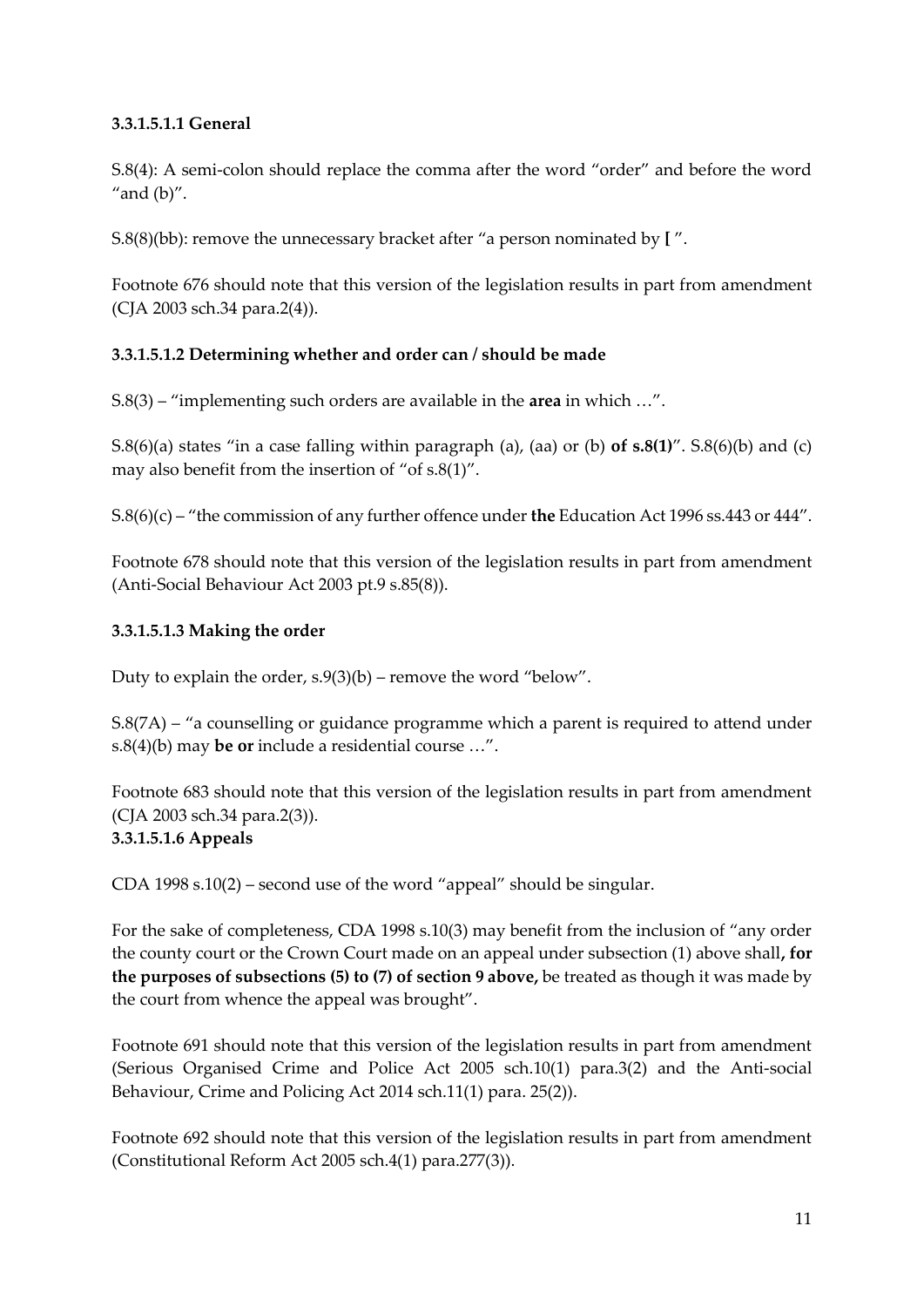### **3.3.1.5.2.1 Power and types of order**

Footnote 695 should note that this version of the legislation results in part from amendment (Domestic Violence, Crime and Victims Act ("DVCVA") 2004 sch.10 paras.51(2) and (3) and the Criminal Justice and Immigration Act 2008 sch.4 para.57(a)).

### **3.3.1.5.2.3 Fixing the level of fine etc**

Footnote 701 should note that this version of the legislation results in part from amendment (DVCVA 2004 sch.10 para.52(2)).

Footnote 702 should note that this version of the legislation results in part from amendment (DVCVA 2004 sch.10 para.52(3)).

### **3.3.1.5.2.4 Orders made against local authorities in respect of a child / young person in respect of whom they have responsibility**

The heading is mistakenly numbered 3.1.5.2.4.

PCC(S)A 2000 s.137(8)(b) – square brackets do not need to be inserted. They exist in the Act to illustrate a textual amendment.

### **3.3.1.6.1 General**

"(S. News 2009 (4 (Nov), 7)" **–** there appears to be an unnecessary bracket at the start of "Nov".

### **3.3.1.6.3 Making the order**

Given that PCC(S)A 2000 s.60(3) has been summarised in this Sentencing Code, the use of the pronouns "he" and "his" at s.60(3)(a) and (b) respectively, appear to make little sense. **3.3.1.6.6 Breach, revocation and amendment**

In accordance with the format adopted throughout (most of) this Sentencing Code (as well as for ease of reference), at PCC(S)A 2000 sch.5 para.7(2)(a) and (b), the following additions may be helpful:

"(a) paras.2(1)(b), 3(1) and 4(3) **of Schedule 5 of the PCC(S)A 2000** shall each have effect in relation to the order as if the words ", for the offence in respect of which the order was made," and "for that offence" were omitted; and (b) paras.2(5)(b) and 3(3)(b) **of Schedule 5 of the PCC(S)A 2000** (which relate to custodial sentences for offences) do not apply".

Footnote 718 should note that this version of the legislation results in part from amendment (CJA 2003 sch.32(1) para.126(a) and DVCVA 2004 sch.5 para.6(3)).

Footnote 719 should note that this version of the legislation results in part from amendment (CJA 2003 sch.32(1) para.126(b) and DVCVA 2004 sch.5 para.6(4)).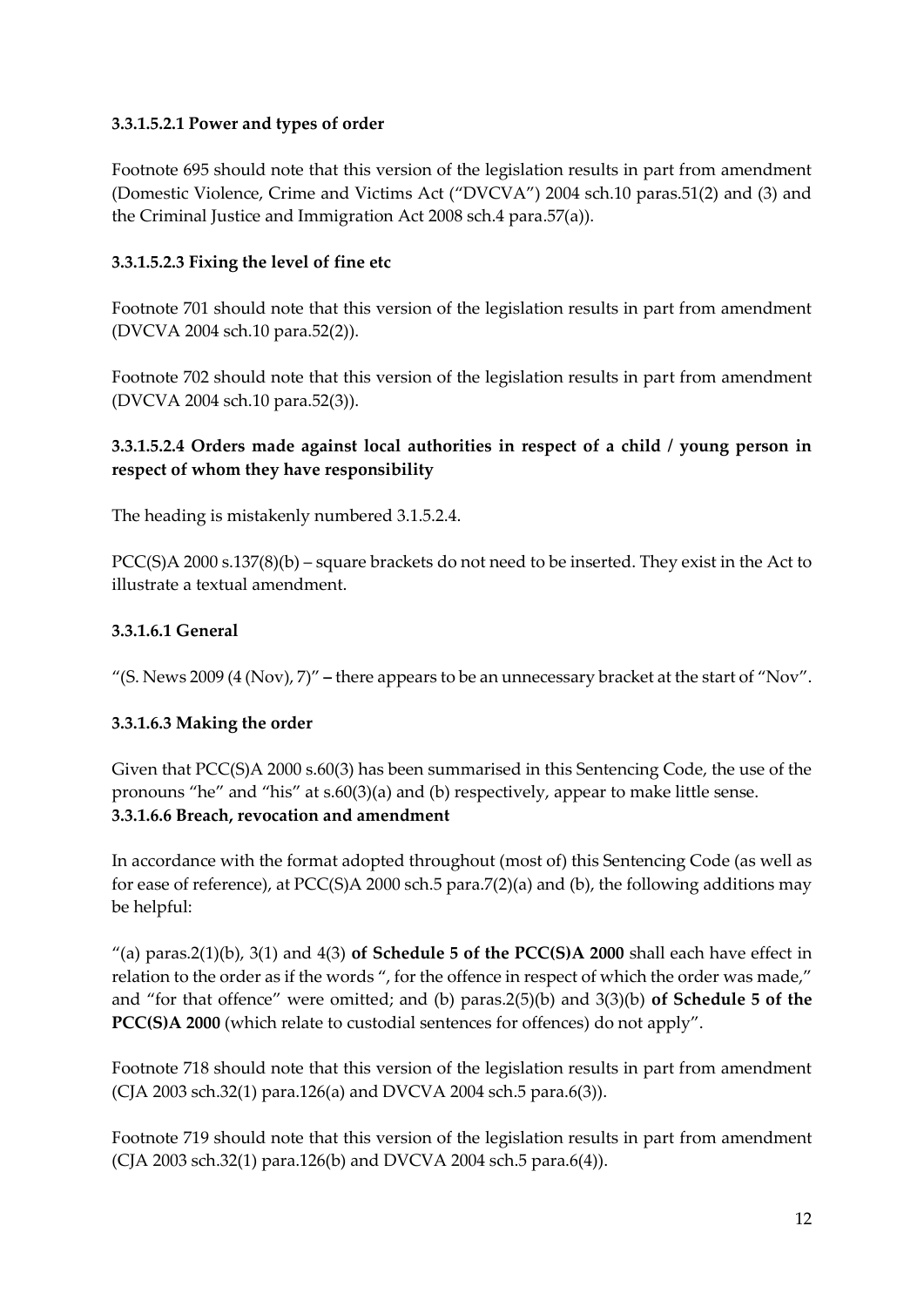In accordance with the format adopted throughout (most of) this Sentencing Code (as well as for ease of reference), at PCC(S)A 2000 sch.5 para.3(1), the following additions may be helpful:

- i) Para 3(1) "… virtue of para.2(1)(c) **above** the defendant appears before the Crown Court and it is proved to the satisfaction of the court: (a) that he has failed without reasonable excuse to attend as mentioned in para.1(1)(a), or (b) **above** that he has committed such a breach of rules as is mentioned in para.1(1)(b) **above** …"; and
- ii) Para 3(3) "… in dealing with a defendant under para.3(1) **above**, the Crown Court …"

Footnote 720 should note that this version of the legislation results in part from amendment (CJA 2003 sch.32(1) para.126(c)).

PCC(S)A 2000 sch.5 para.3(3) may read more fluently and in accordance with the Act if put in the following way:

"**When in the Crown Court**, any question whether there has been a failure to attend or a breach of the rules shall be determined by the court and not by the verdict of a jury".

PCC(S)A 2000 sch.5 para.5(1) – sub-section (a) should be moved onto another line in order to mirror the layout of sub-section (b).

### **3.3.2.1.2 Requirements which may be included in a community order**

**CJA 2003 s.210 (1) (d)** remove square brackets and footnote. Amended by Offender Rehabilitation Act 2014 Sch 4(1) §4 (June 1, 2014)

## **CJA 2003 212A** Repealed as of 1 January 2016 **3.4.2.3 Disqualification following conviction for indictable offence**

Under the section headed "Interpretation" paragraph 2(2)(aa) which was inserted by the Small Business, Enterprise and Employment Act 201[5 Sch.7\(1\) para.4\(3\)](http://login.westlaw.co.uk/maf/wluk/app/document?src=doc&linktype=ref&context=28&crumb-action=replace&docguid=I59E975C0D61F11E49A87C7D677750C0B) has been omitted. This adds "in relation to an overseas company not falling within paragraph (a), the High Court or, in Scotland, the Court of Session, or".

### **3.4.6.14 Case Law**

This paragraph does not represent a direct quote from the headnote. It could be better expressed as a summary.

### **3.4.7.7 Interaction with other sentences**

The relevant excerpt of R v Smith, under "Life Sentences" should read (amendments in bold): "The usual rule ought to be that an indeterminate sentence needs **no** SOPO, at **least** unless there is some very unusual feature which means that such an order could add something useful and did not run the risk of undesirably tying the hands of the offender managers later."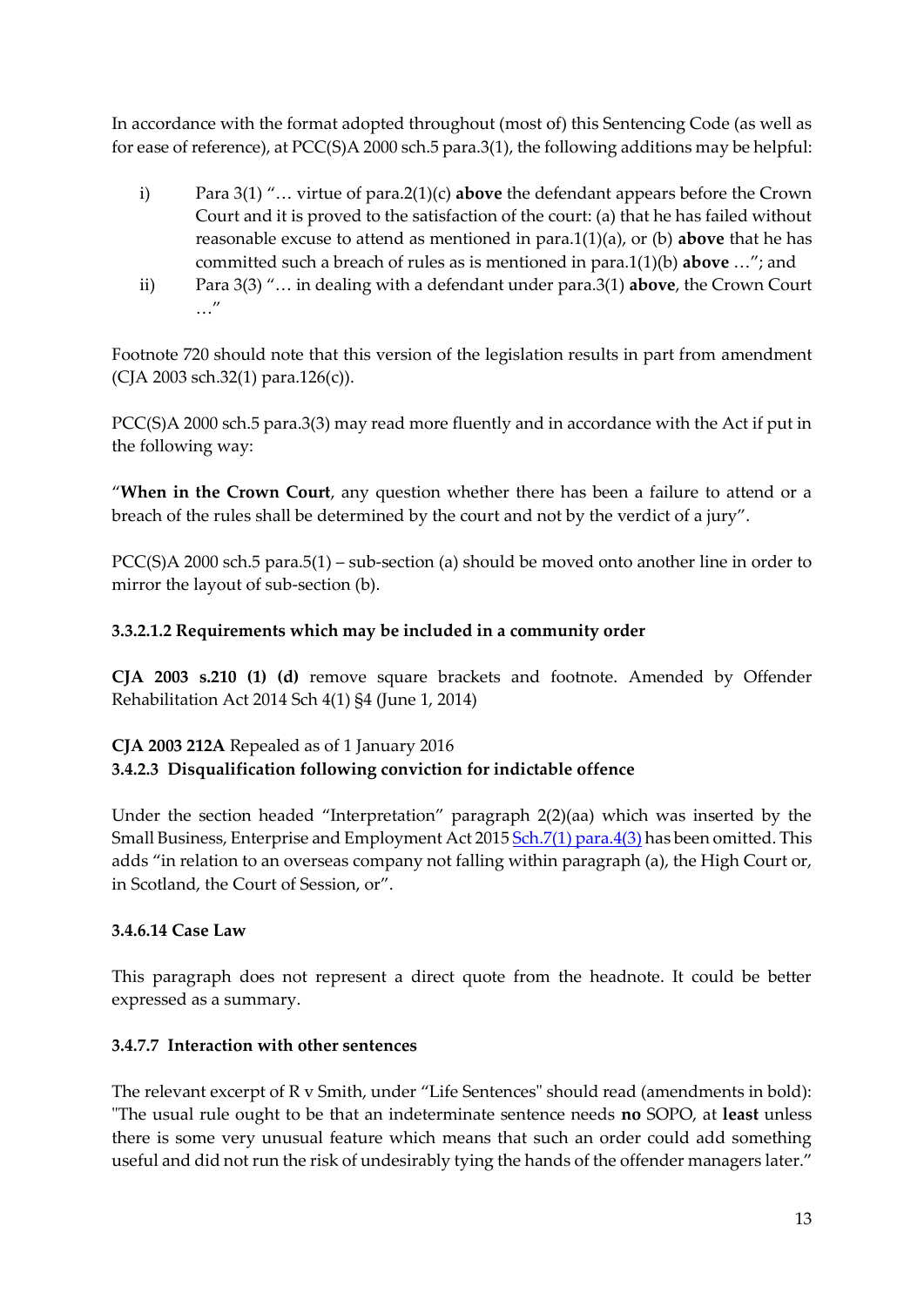## **3.4.11 Hygiene Prohibition Orders**

The heading should read "Food **Safety and** Hygiene (England) Regulations…." (amendment in bold).

### **3.4.14.1 General**

The last line should read "MSA 2015" (Modern Slavery Act 2015) rather than "MSA 215".

### **3.5.1.1.1 General**

While the cases of *Copley* and *Dorton* are correctly summarised, it is submitted that neither ought to be included in the NSC. Whilst the principle in *Copley* is undoubtedly right, to elevate it to the status of a provision in the SC may in our view risk its over-emphasis at the expense of other important principles, for instance that voluntary reparation ought to attract a discount on sentence. This is a mitigating factor specifically included within the SGC's Definitive Guideline for Burglary Offences (which *Copley* concerned), and it is on one view difficult to reconcile Lane LJ's *observation* (as his Lordship himself described it) with the modern approach to reparation as captured by the SGC's guidelines. As for the case of *R v Dorton*, in my view to include this within the SC could risk undue elevation, and also potentially conflict with the treatment of voluntary reparation, and the discount it should attract, in accordance with modern sentencing practice.

### **3.5.1.1.2 Availability and Power to Order**

", and subsequently amended" should be added to footnote 1288

s.130(2) PCC(S)A – a provision mentioned in subsection (2ZA) should have the following additional citation: "Words substituted by the Criminal Justice and Courts Act 2015 c.2 Sch. 5 para. 6(2) (in force 17.6.2015)"

s.130(2ZA) should have the citation: "Added by the CJCA 2015 c.2 Sch. 5 para. 6(3) (in force 17.7.15)"

s.130(2A) should have the citation: "Added by the Legal Aid, Sentencing and Punishment of Offenders Act 2012 c.10, Pt.3, c.1, s.63(1) (in force 3.12.12)"

", and subsequently amended" should be added to footnotes 1290-1293

### **3.5.1.1.3 Motor vehicle exception**

", and subsequently amended" should be added to footnotes 1294-1296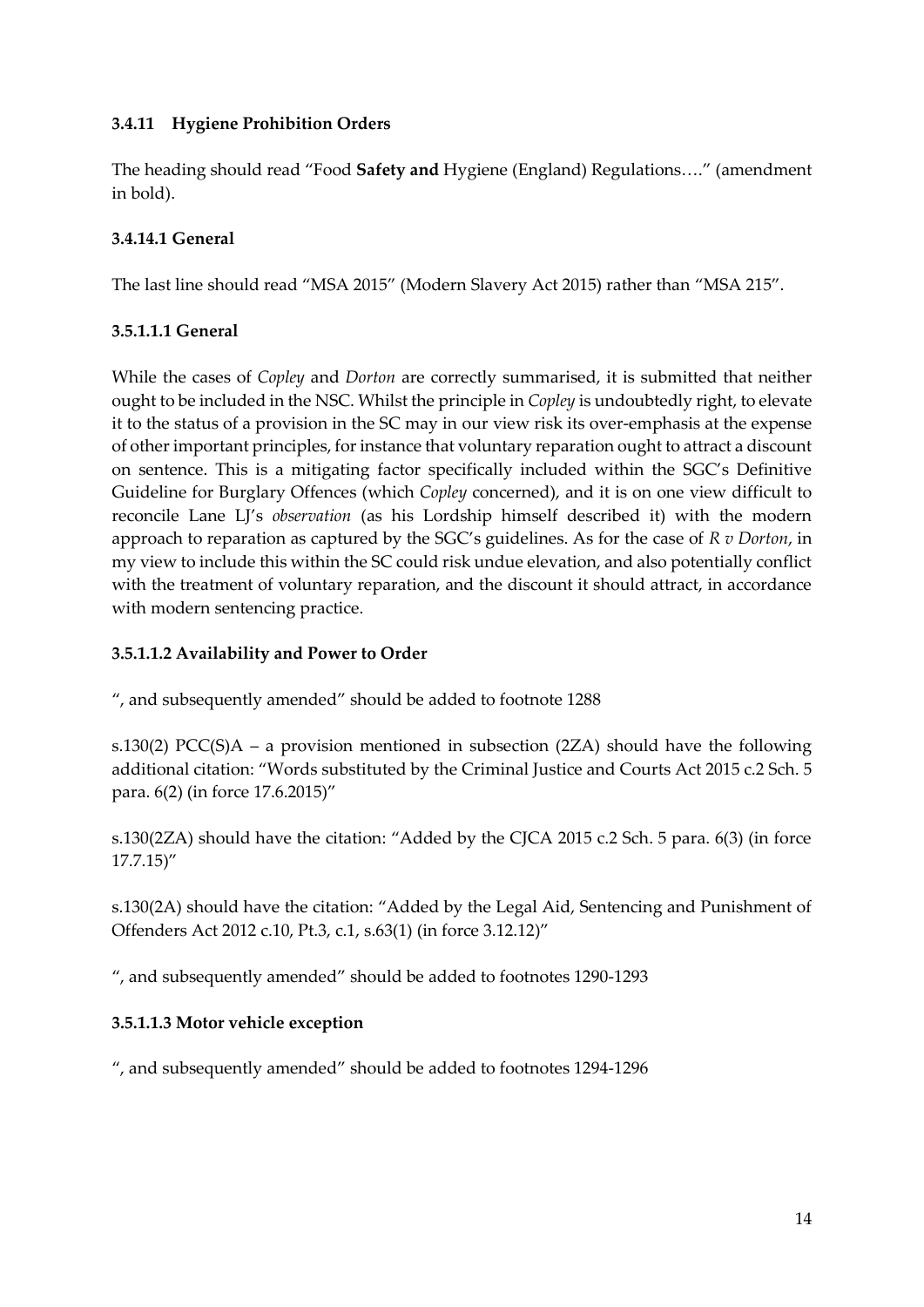### **3.5.1.1.4 Deciding whether or not to make an order**

*R v James* is incorrectly summarised; the existing text in the draft consultation response reflects what was merely a submission made by counsel in the case. We suggest the following summary:

"*The Court concluded that where a court was of the opinion that a complete reconciliation between the parties would present a complex and difficult task, but that the calculation of the minimum loss arising was a comparatively simple task, and it would be in the interest of justice to make a compensation order in the sum representing the minimum loss arising, it should make such an order rather than decline on grounds of complexity.*"

### **3.5.1.1.5 Fixing the amount**

The reference to the Magistrates' Court Sentencing Guidelines on p.708 should be to pages 166 and 167.

", and subsequently amended" should be added to footnotes 1297-1298

### **3.5.1.1.6 Effect of compensation order on damages awarded in civil proceedings**

We question the need to include this provision in the NSC. ", and subsequently amended" should be added to footnote 1299.

### **3.5.1.1.7 Interaction with other sentencing orders**

(1) In our view *R v Holmes* does nothing more than re-iterate the principle that a compensation order should be made with due consideration of a Defendant's means. There is a risk that were this elevated to a provision of the NSC, it could be misconstrued as fettering a court's power to make compensation orders in cases where disqualification orders are also made. We suggest that this principle, which is really no more than a cautionary observation that a Defendant's means may be affected by orders of the Court made at the same time as making an order for compensation, might best be captured by a "note" or other guidance to the NSC that the assessment of a Defendant's means should take account of the future effect of any ancillary orders such as disqualifications.

(2) s.13(3) – delete superfluous "(" before "an order under section 21A".

Footnote 1300: add "and the Criminal Justice and Courts Act 2015, c.2, Sch.12, para.11 (in force 13.4.15) and the Counter-Terrorism Act 2008 c.28 Sch.3, para. 7(2) (in force 18.6.2009)".

s.12(7) PCC(S)A (p.711) add "in this section" after "nothing"

s.161(A)(3)(b) CJA 2003 - delete superfluous "and"

Footnote 1303: add "and subsequently amended"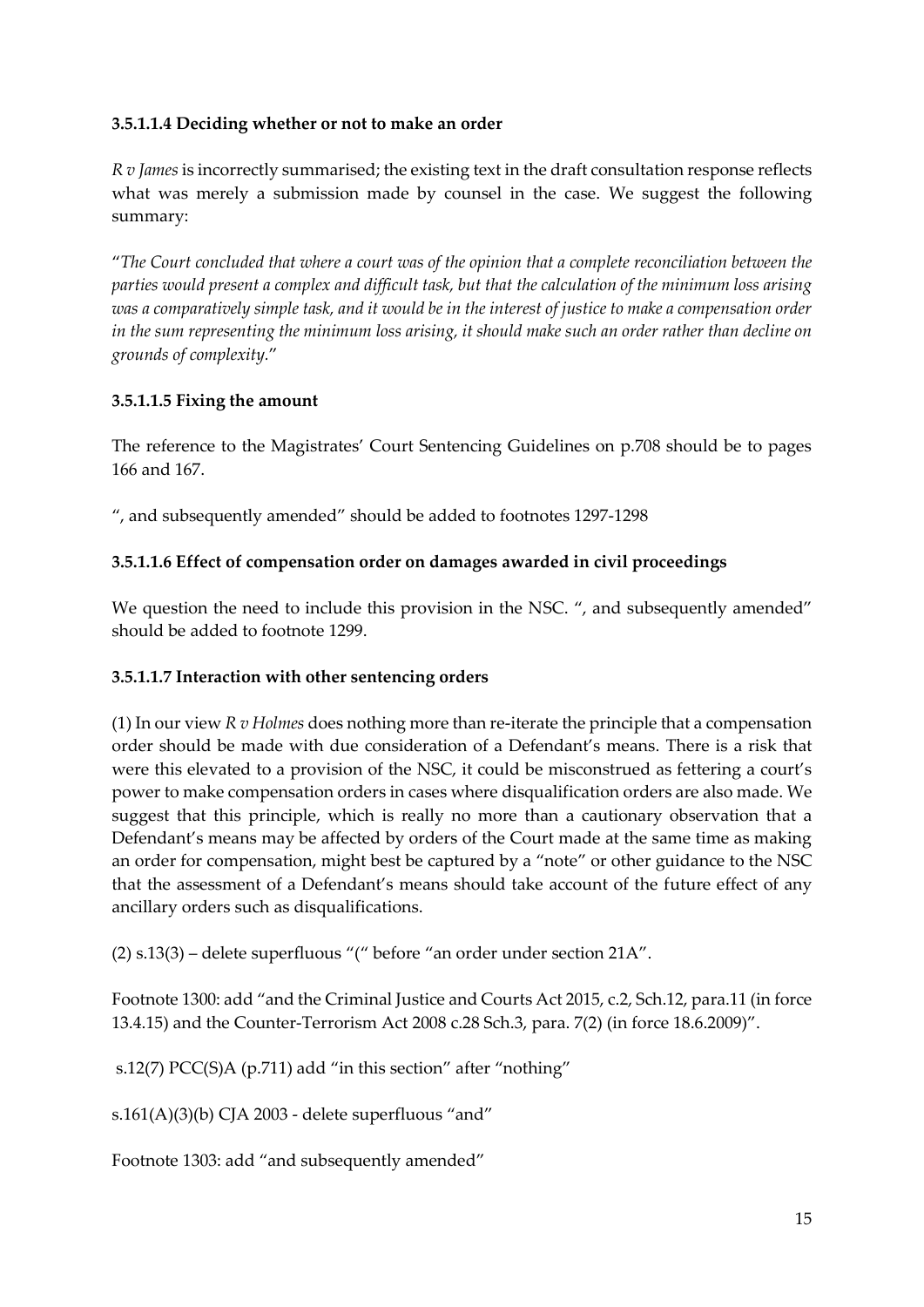Footnote 1304: substitute "Commencement 1st April 2007 as inserted by DVCVA c.28 Sch.10 para. 49 and subsequently amended".

### **3.5.1.1.8 Review of compensation orders**

Footnote 1306: add "and subsequently amended".

### **3.5.1.1.9 Appeals**

Correct the reference to s.132(1) (currently reads 32(1))

Footnote 1309: add "and subsequently amended"

Footnote 1311: substitute "Added by DVCVA 2004, c.28 Sch.10 para.49 (in force 1.4.07) and subsequently amended.

Footnote 1313: add "and subsequently amended"

### **3.5.1.2.1 Making the order**

Footnote 1314: add "and subsequently amended"

### **3.5.1.2.2 Appeals**

Footnote 1322: substitute "Substituted by the Criminal Justice Act 1988 (c.33), s.170, Sch. 8, para. 16, Sch. 15, para. 28 and subsequently amended"

### **3.5.2.2 Making the order**

s.10(3) (p.721) should refer to "sections 132 to 134" **3.5.3.1 Duty to impose surcharge**

Footnote 1336: add "and subsequently amended"

### **3.5.3.3.3 Offence (or one of multiple offences committed before 1 September 2014**

Header should read "Offence (or one of multiple offences) committed **after** 1 September 2014"

### **3.5.4.1 Introduction**

The Criminal Procedure Rules 2015 may be noted to have been in force from 5<sup>th</sup> October 2015.

Throughout this section, there are lower case letters appearing in the text with no obvious meaning. For example, Rule 45.1(1) reads "Part II of the Prosecution of Offences Act 1985(a) and Part II, IIA or IIB of The Costs in Criminal Cases (General) Regulations 1986(b)".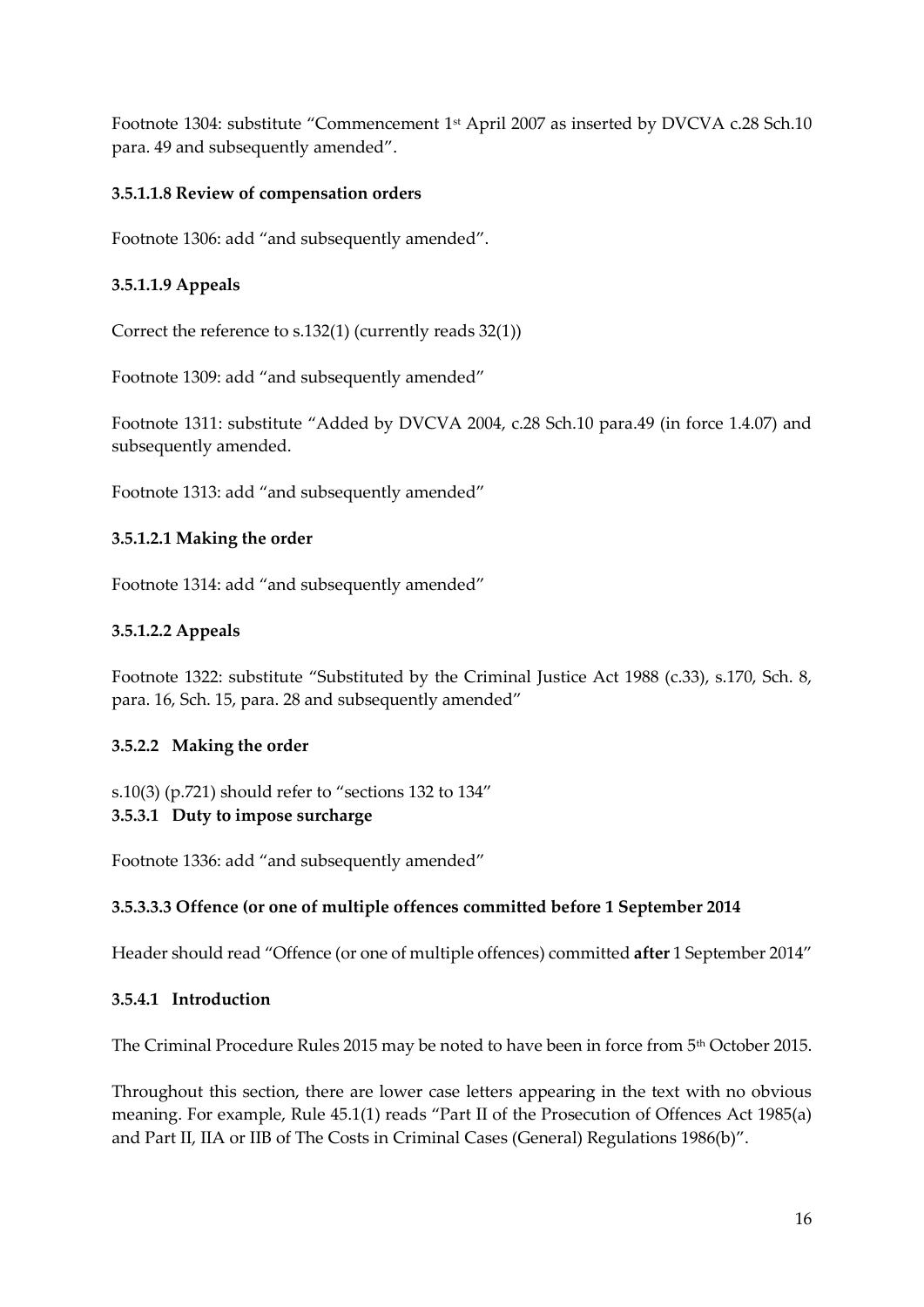It is unclear whether (a) and (b) are intended to refer to citations elsewhere in the document, or whether there has been a formatting error in reproducing the text of the Rules. Similar lettering appears throughout the reproduction of Rule 45.1, and the rest of the section.

### **3.5.4.2 Criminal Procedure Rules**

Rule 45.1(1) is repeated in this section when it has already been set out in full in the preceding section.

Lowercase letters seem to appear randomly in the text as in the preceding section.

Rule 45.9 (p.741) "in that application specify-" should form a new sub-paragraph (c), rather than following on from (b)(iv) as it presently does.

### **3.5.4.3 Interaction with other sentencing orders**

This section has been accurately reproduced, but as at 4<sup>th</sup> January 2016, amendments are pending, according to Westlaw.

Add to footnote 1345 ", and by the Criminal Justice and Courts Act 2015 (13<sup>th</sup> April 2015) and the Counter-Terrorism Act 2008 (18th June 2009)"

The reference to s.12(7) PCC(S)A on p.747 is incorrect. This should be a reference to s.12(8), and should read "Nothing in this section shall be construed as preventing a court, on discharging an offender absolutely or conditionally in respect of an offence, from [...] b) making an order for costs against the offender".

The case referred to on p.747 is incorrectly cited. The correct name of the case is "*R v Northallerton Magistrates' Court ex parte Dove*".

### **3.5.4.4.1 General**

Lower case letters appear in error it seems at CPR 45.4(6) as reproduced on p.748.

### **3.5.4.4.3 Power to order**

s.16(4) on p.751 – the reference to (a) is incomplete and may be removed. Footnotes 1351 and 1352 should note that there have been subsequent amendments to the legislation to which each refers.

### **3.5.4.5 Divisional Court, Supreme Court**

Whilst the relevant sections of the legislation have been correctly reproduced as currently in force, Footnotes 1353, 1355 and 1356 should indicate that these versions have come about in part as a result of amendment.

Reg 4A (p.755) – note that "legal costs" is defined in s.16A(10) of the POA 1985.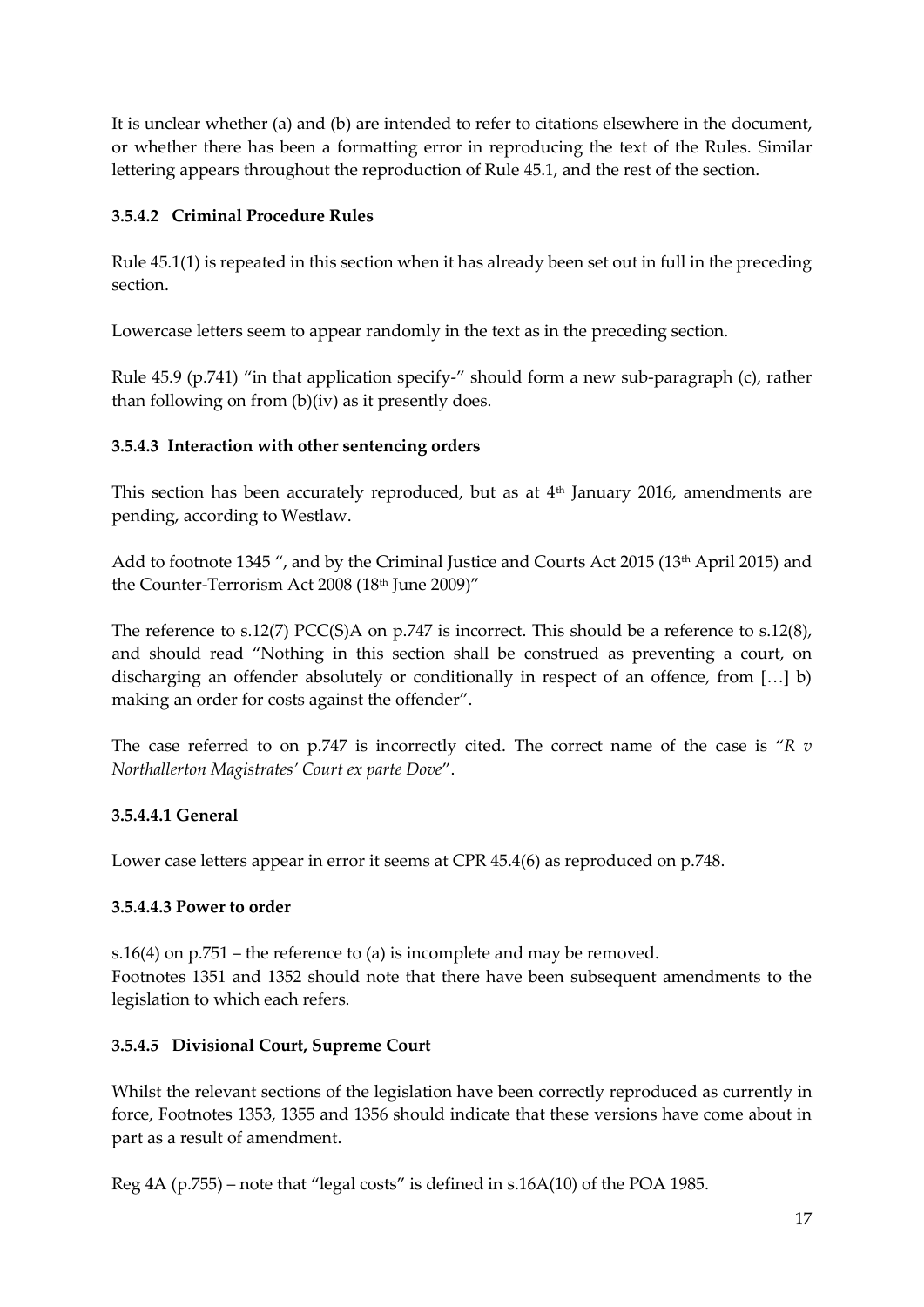#### **3.5.4.6 Private prosecutor's costs (central funds)**

The reference to the CCC(G)R 1986 duplicates the earlier reference at 3.5.4.4.2

Footnote 1359 should note that this version of the legislation results in part from amendment.

Footnotes 1361 and 1362 should note that this version of the legislation results in part from amendment.

#### **3.5.4.7 Prosecution costs (paid by defendant)**

Remove the (a) from 45.5 Note b on p.758

Footnote 1367, 1368, 1372, 1373 and 1376 should note that this version of the legislation results in part from amendment.

s.18(6) POA is reproduced twice (p.760 and 761)

CPR 45.6 accurately reproduces that rule from the CPR 2015. It is unclear what the significance of the reference to the CPR 2014 above this is (p.761)

#### **3.5.4.9 Criminal Court charges**

The various sections of the legislation dealing with the Criminal Courts Charge have been accurately reproduced.

However, Reg.3 and Schedule 1 of SI 2015/796 (reproduced at 3.5.4.9.3) have been repealed by the Prosecution of Offences Act 1985 (Criminal Courts Charge) Amendment Regulations 2015/1970 reg.2, which came into force on 24th December 2015. This has in effect abolished the Criminal Courts Charge. The various sections under 3.5.4.9 are therefore no longer suitable for codification.

#### **3.5.5 Preventative orders (financial reporting orders)**

The reference to "serious crime order" should be a reference to "serious crime prevention order".

### **3.5.6.1.4 Offenders aged under 18**

It should be noted that whilst s.131 has been correctly reproduced in the form currently in force, this version has resulted from amendments not reflected in the footnotes.

#### **3.5.6.1.6 Review of orders**

It should be noted that whilst s.133 has been correctly reproduced in the form currently in force, this version has resulted from amendments not reflected in the footnotes.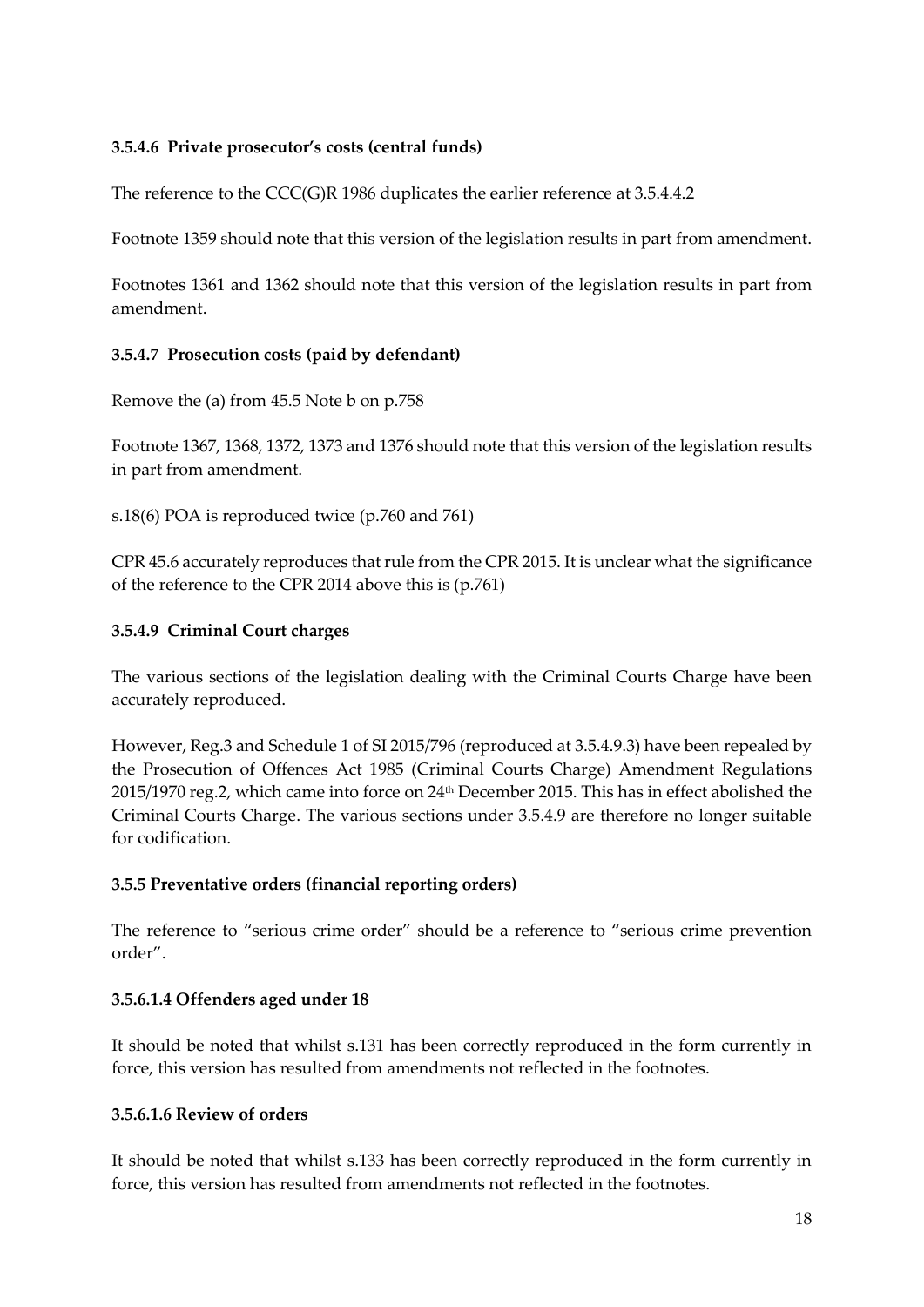s.133(3) has been incorrectly reproduced. Whilst the sense is correct, the text of the legislation is split into sub-paragraphs.

s.4(12) has been duplicated – it appears in section 3.5.6.1.4

## **3.5.6.1.7 Appeals**

s.4(12) has been duplicated – it appears in section 3.5.6.1.4

It should be noted that whilst s.132 has been correctly reproduced in the form currently in force, this version has resulted from amendments not reflected in the footnotes.

#### **3.6.1.2 Making the order**

We suggest also citing *Di Matteo* (at 3.6.1.2) in which the failure to properly enquire into financial circumstances led to the quashing of an order, and *Tans Berckz BVBA v. North Avon Magistrates' Court and Swindon Magistrates' Court* 176 JP 2 for the reasons cited in Archbold at 5-735

We suggest citing *Pemberton* 4 Cr App R (S) 328 – the court should not make an order unless there there is adequate supporting evidence.

#### **3.6.1.5 Interaction with other sentencing orders**

It may be helpful to cross-reference to section 27 of the Misuse of Drugs Act 1971 (albeit dealt with in substance below)

### **3.6.1.6 Property in the possession of the police**

It is unclear that it would be of any use for these powers to be the subject of a sentencing code. Section 144 relates to dealing with property that is the subject of an order under section 143; section 1 of the 1897 Act relates to property that has not been the subject of any order in criminal proceedings and section 2 to property that has not been the subject of any order at all. They have nothing to do with sentencing law. The logic at 3.6.3 for disregarding the Police (Property) Regulations Act 1997 appears to apply *mutatis mutandis* to these powers.

### **3.6.2 Forfeiture**

Section 97 of the Trade Marks Act 1994 and section 114A of the Copyright, Designs and Patents Act 1988 have both been omitted, with no obvious rationale.

### **3.6.2.1 Drugs**

We suggest also citing:

*Beard* [1975] Crim LR 92 – anything includes money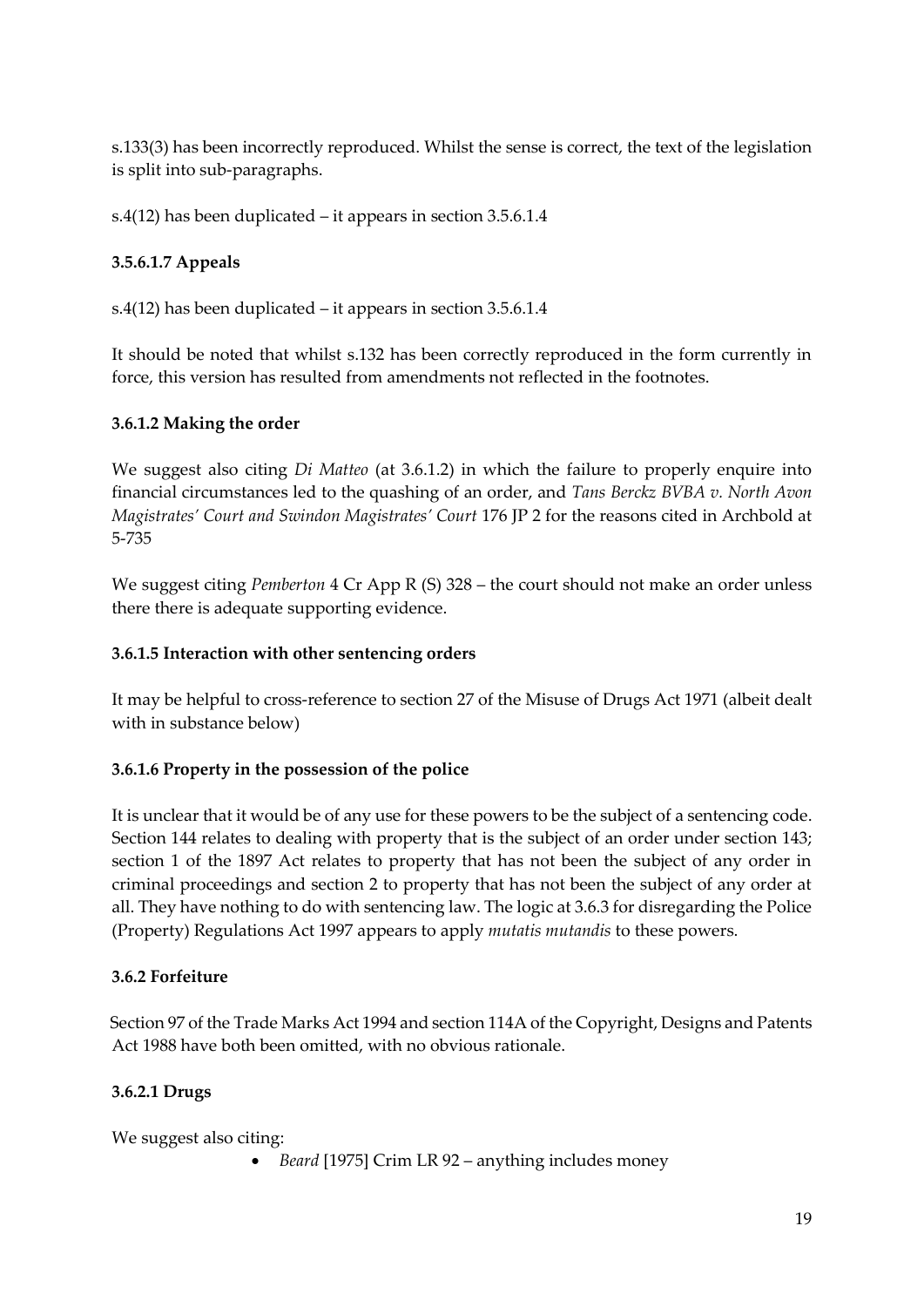*Marland and Jones* 82 Cr App R 134 – the payment of cash into a bank account for safe keeping by the authorities does not prevent a forfeiture order in respect of it

#### **3.6.2.2 Firearms**

Section 52(4) is a non-sentencing power of forfeiture and thus seems outside the scope of the code.

#### **3.6.2.4 Obscene publications**

These powers relate to a non-criminal process of seizure and forfeiture. They have nothing to do with sentencing law. We repeat the reasoning at 3.6.1.6.

#### **3.6.2.8 Immigration offences**

There is a header marked 'Power to extend to islands' under which no content has been inserted. Is this intended to include reference to the Immigration (Isle of Man) Order and the Immigration (Jersey) Order?

#### **3.6.4.1 Deprivation and disposal**

The powers of destruction in sections 37 and 38 of the AWA are sufficiently similar to the power of deprivation in terms of their effect on the owner that it seems arguable they should be also included in this part.

#### **3.8.1.2.1 Power to make the order**

Note 1673 omits Amended by Anti Social Behaviour, Crime and Policing Act 2014 Pt 7 s.106(3), May 13, 2014; Note 1674 omits Amendments by Dangerous Dogs Amendment Act 1997 s.1(2) June 8, 1997 & Anti Social Behaviour, Crime and Policing Act 2014 Pt 7 s.107(3), May 13, 2014; Note 1675 omits amendment by Dangerous Dogs Amendment Act 1997 s.1(3) June 8, 1997' Note 1676 omits amendment by Dangerous Dogs Amendment Act 1997 s.1(5) June 8, 1997; Note 1679 omits amendment by Courts Act 2003, Sch 8 para 353(a) April 1st 2005.

#### **3.8.3.1 Post conviction orders**

Notes 1690 & 1691 omit amendment by Anti Social Behaviour, Crime and Policing Act 2014 Pt 7 s.106(3) & s.107(3) respectively, May 13, 2014; Notes 1692 & 1693 omit amendment by Dangerous Dogs Amendment Act 1997 s.1(3) & s.1 (4) respectively June 8, 1997. Note 1696 omits amendments by Courts Act 2003 c38 Sch 8 para 353 (a) April 1, 2005.

#### **3.8.3.3 Stand-alone orders**

Note 1699 omits amendment by Anti Social Behaviour, Crime and Policing Act 2014 Pt 7 s.107(4), May 13, 2014.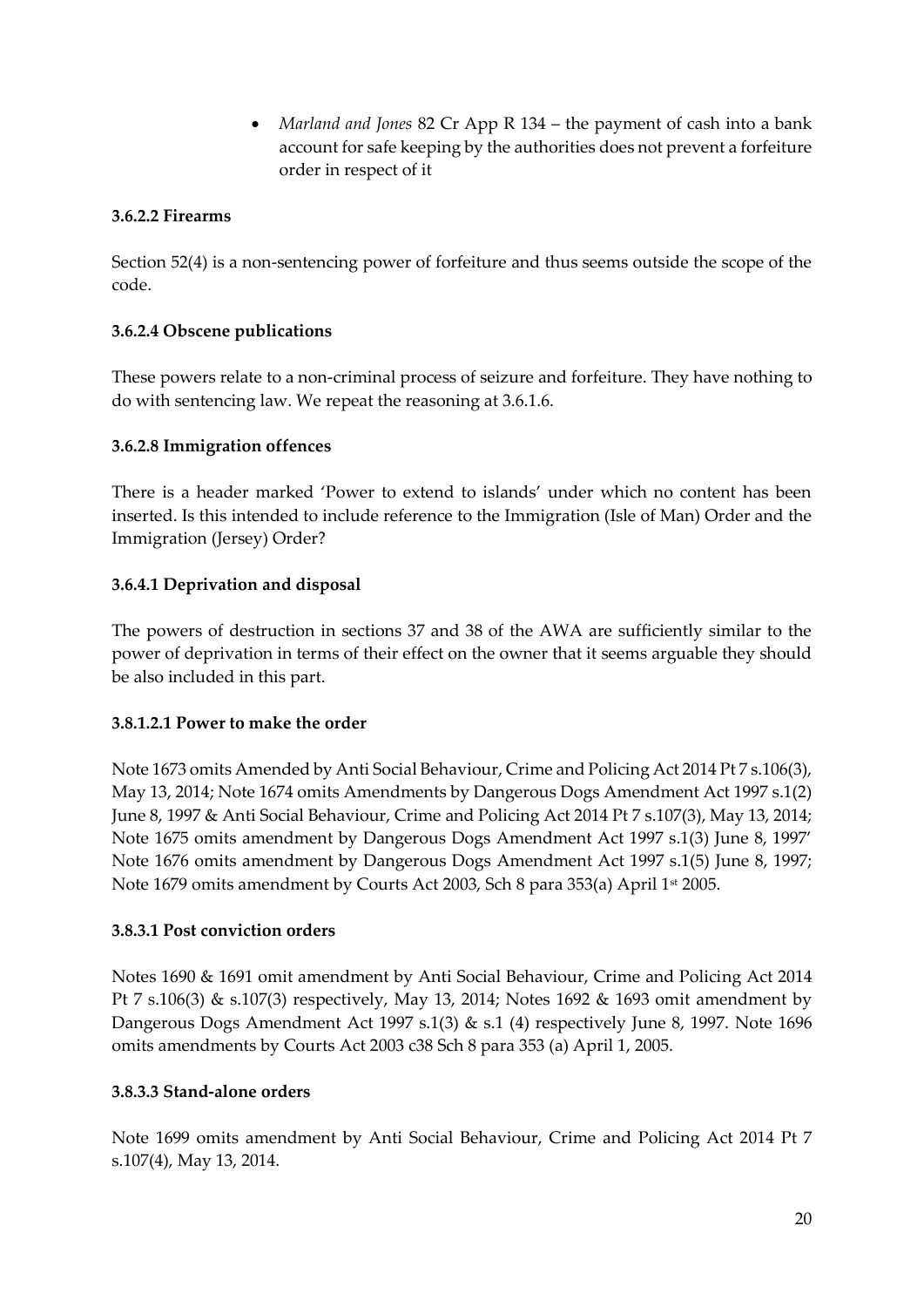#### **3.8.4.1 Stand-alone orders**

DDA s.4B(1), 4B(2) & 4B(2A) is covered in §3.8.3.3.

#### **3.8.4.2 Post conviction orders**

Notes 1711 & 1713 omit amendments by Dangerous Dogs Amendment Act 1997 s.1(3) & s 1(4) respectively June 8, 1997.

Post-conviction deprivation orders under s.33 Animal Welfare Act 2006 have been omitted. They provide for an order for deprivation & disposal of an animal and its dependent offspring.

#### **3.9.1.1.1 General (status of notification)**

We take the view that expressions such as *"notification is not part of the sentence"* are not suitable for codification. They do not represent the law, they describe it. As such, while they might form part of an explanatory note, they ought not in my view to be included in the NSC.

By way of General note concerning notification there perhaps ought to be harmonization of the descriptions between notification regimes relating to sexual offences and terrorism – so for example:

- 3.9.1.1.2 and 3.9.1.2.2. should have the same titles in the NSC
- 3.9.1.1.3 and 3.9.1.2.4 should have the same titles in the NSC
- and so on.

#### **3.9.1.1.7 Breach**

Section 91(4) of the Sexual Offences Act 2003 has been erroneously included as a duplicate s.92(4) in the Law Commission's paper.

#### **3.9.1.1.8 Certificates of conviction under Shc 3**

See note above.

#### **3.9.1.2.4 For how long do the notification provisions apply?**

Section 53(3) of the Counter-Terrorism Act 2008 has not been properly reproduced, and sections 53(4) and (5) have been omitted.

#### **3.9.2.1 Introduction**

As noted in the consultation paper, there are three ways in which a person can be barred. Although (as noted, again) only one of these arises during the sentencing process, given the intention of this project (to bring together all aspects of the sentencing process so as to make the law more accessible) it may be worth including all three types of barring within the NSC rather than separating the other two barring methods and placing them elsewhere.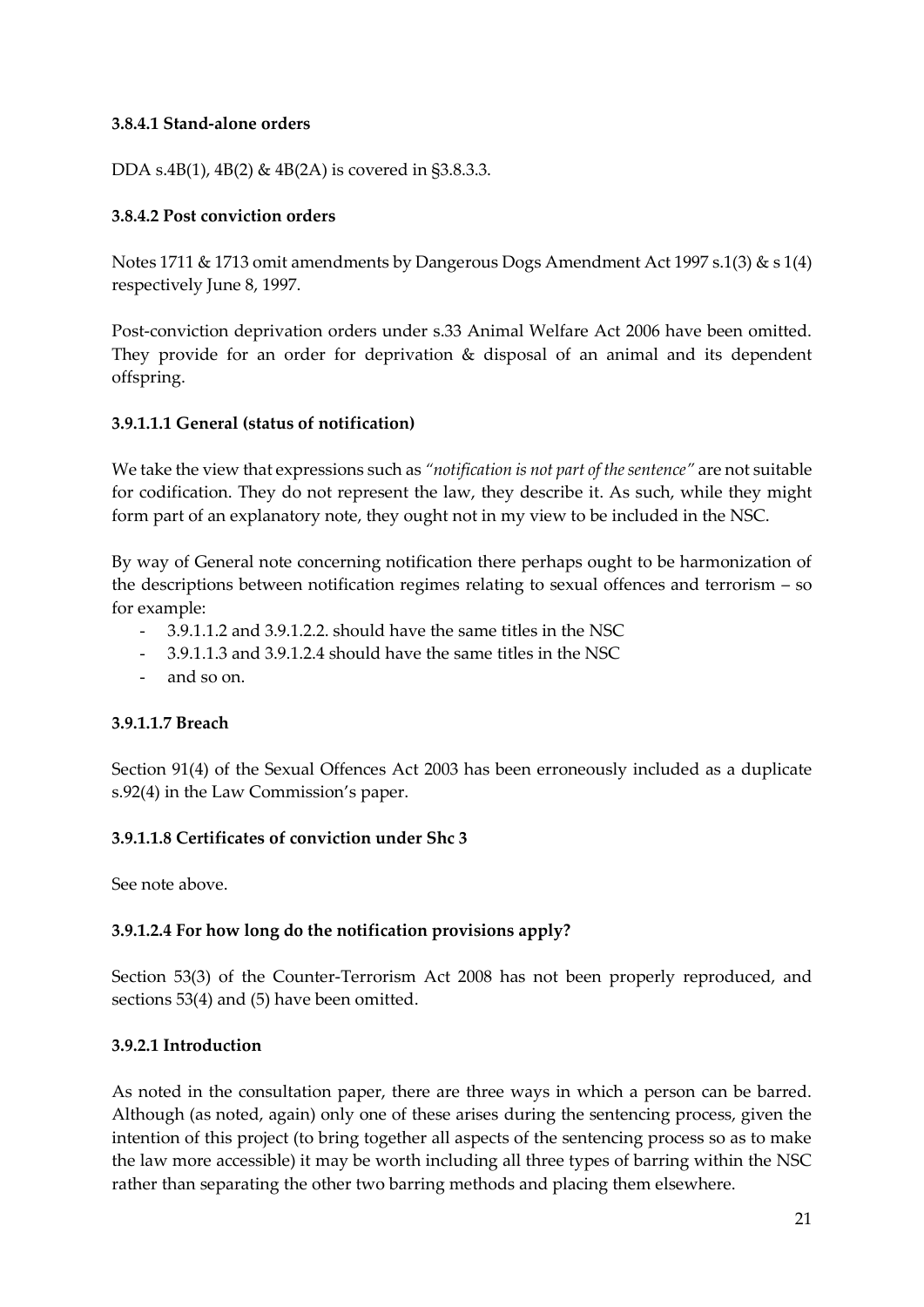Further, re: the comprehensiveness of this part, ss.5 & 6 have not been included. It is not entirely clear why. This may be an omission.

#### **3.9.2.6 Duty of the court to tell the defendant he/she is barred**

Paragraphs 24(2) to (7) have not been included in this section, although paras. 24(4) and (7) are included in 3.9.2.8. This may be an error / omission.

#### **3.9.2.7 The trigger offences 'the "prescribed criteria"**

Paragraphs 2(b) to (d), and 4(b) to (d) of Sch.1 to SI 2009/37 might not need to be included, as they relate to Scotland and Northern Ireland. Similar parts of paragraph 1 have not been included.

#### **3.11.1 Guardianship orders**

Section 37(1): as amended by the Criminal Justice Act 2003, Schedule 23(1), paragraph 38(a), in force 4<sup>th</sup> April 2005.

Reference to section 37(4) (need for written or oral evidence of the approved clinician or some other hospital manager) is omitted. This is only included at 3.11.2.1.

#### **3.11.2.1 Powers of the court**

Section 37(1) is reproduced again (also appears at 3.11.1 above)

Section 47, C(S)A 1997: The latest version has been in force since  $31<sup>st</sup>$  October 2009 (not  $1<sup>st</sup>$ October 1997, per footnote 1836).

Section 37(3), MHA 1983 is reproduced again (also appears at 3.11.1 above)

Section 38(2), MHA 1983: Latest version has been in force since 1<sup>st</sup> January 2010, words substituted by the Legal Services Act 2007.

Section 37(4), MHA 1983: Various amendments, but latest version in force since 17<sup>th</sup> July 2015.

### **3.11.2.2 Making the order**

Section 39, MHA 1983: Various amendments, but latest version in force since 1<sup>st</sup> April 2013.

### **3.11.2.3 Effect of hospital order**

Section 40(1), MHA 1983: as amended by the Mental Health Act 2007, Schedule 2, paragraph 7(3), in force 3rd November 2008.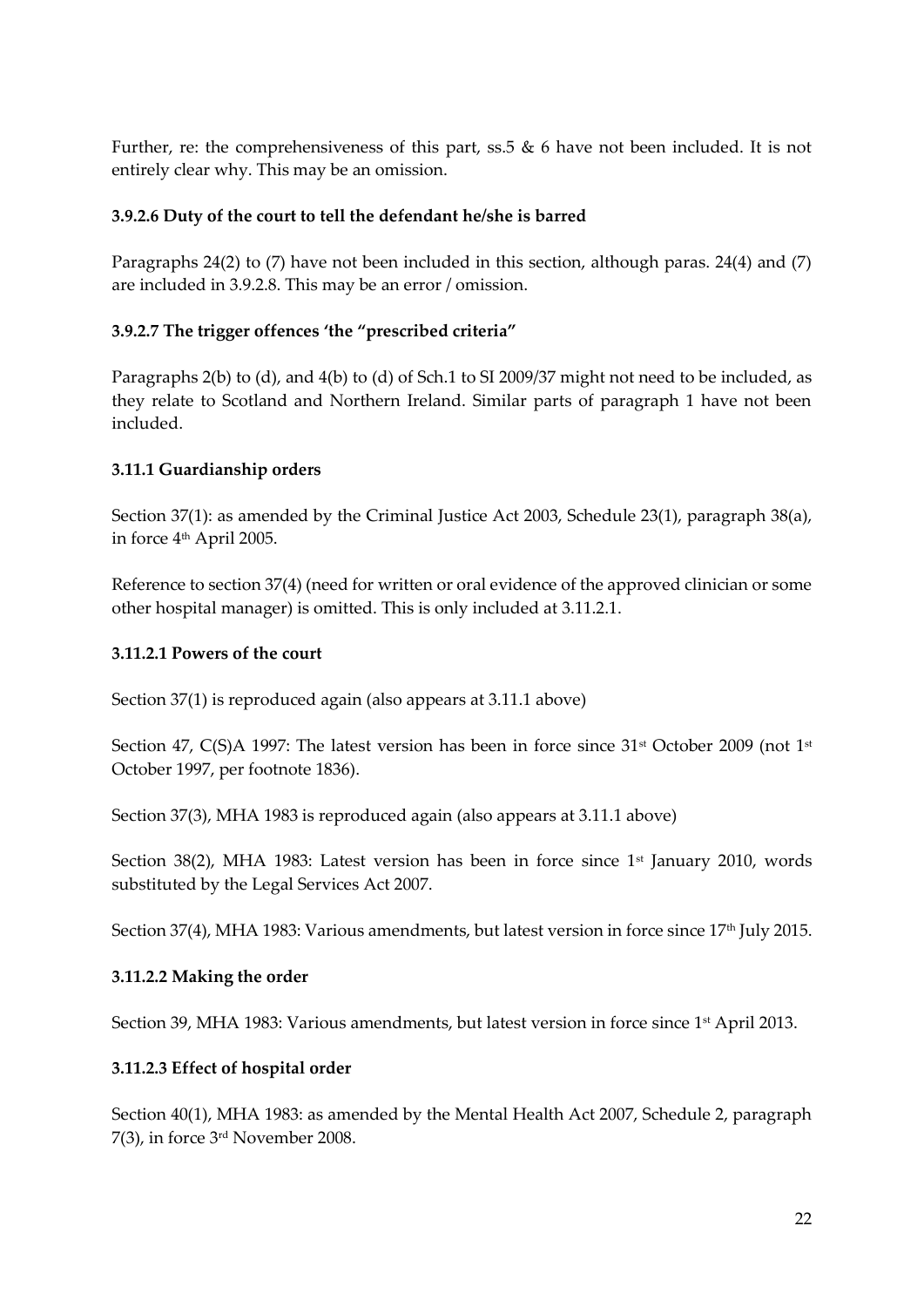### **3.11.3.2 Making a restriction order**

Section 41, MHA 1983: Various amendments, but latest version in force since 3<sup>rd</sup> November 2008, as amended by the Mental Health Act 2007.

### **3.11.3.3 Power of Secretary of State in relation to restriction orders**

Reproduces sections 42(1) and (2) set out at 3.11.3.2 immediately above.

### **3.11.4.2 Making the order**

Duplicates section 39, MHA 1983 set out at 3.11.2.2

### **3.11.5.1 Making the order**

Duplicates section 38(1) set out immediately above at 3.11.4.5

### **3.11.5.3 After the order has been made**

Duplicates section 38 set out at 3.11.5.1

### **3.11.6.3 Remand for medical treatment**

Section 36(8) duplicated.

### **3.11.9 Appeals**

*R v Jones*: The publicity issue is not the ratio of the case. The focus of the case is that, where no hospital place was available, and it was accordingly impossible to make a hospital order, prison is the proper sentence and for that reason no useful purpose is served by an appeal. This case has not been cited in any other reported authority.

*R v Beesley*: The Court was satisfied that section 23 must 'strictly apply', but this is not the ratio of the case. This case concerned the dangerousness provisions, and the Court held that, as those provisions require the court to take into account all information, section 23 could not constrain the court from receiving further information about an offender where it was right to do so.

### **3.11.10 Interpretation of MHA 1983 part 3**

Section 55, MHA 1983: Various amendments, but latest version in force since 1<sup>st</sup> January 2010.

### **3.12 Judge recommending licence conditions**

Section 238(1) of the CJA 2003 has been accurately quoted here and is suitable for codification. The extract from NOMS PI 07/2011 (which has in any event expired) is not something that would seem to be susceptible to codification, although it is a useful explanatory note.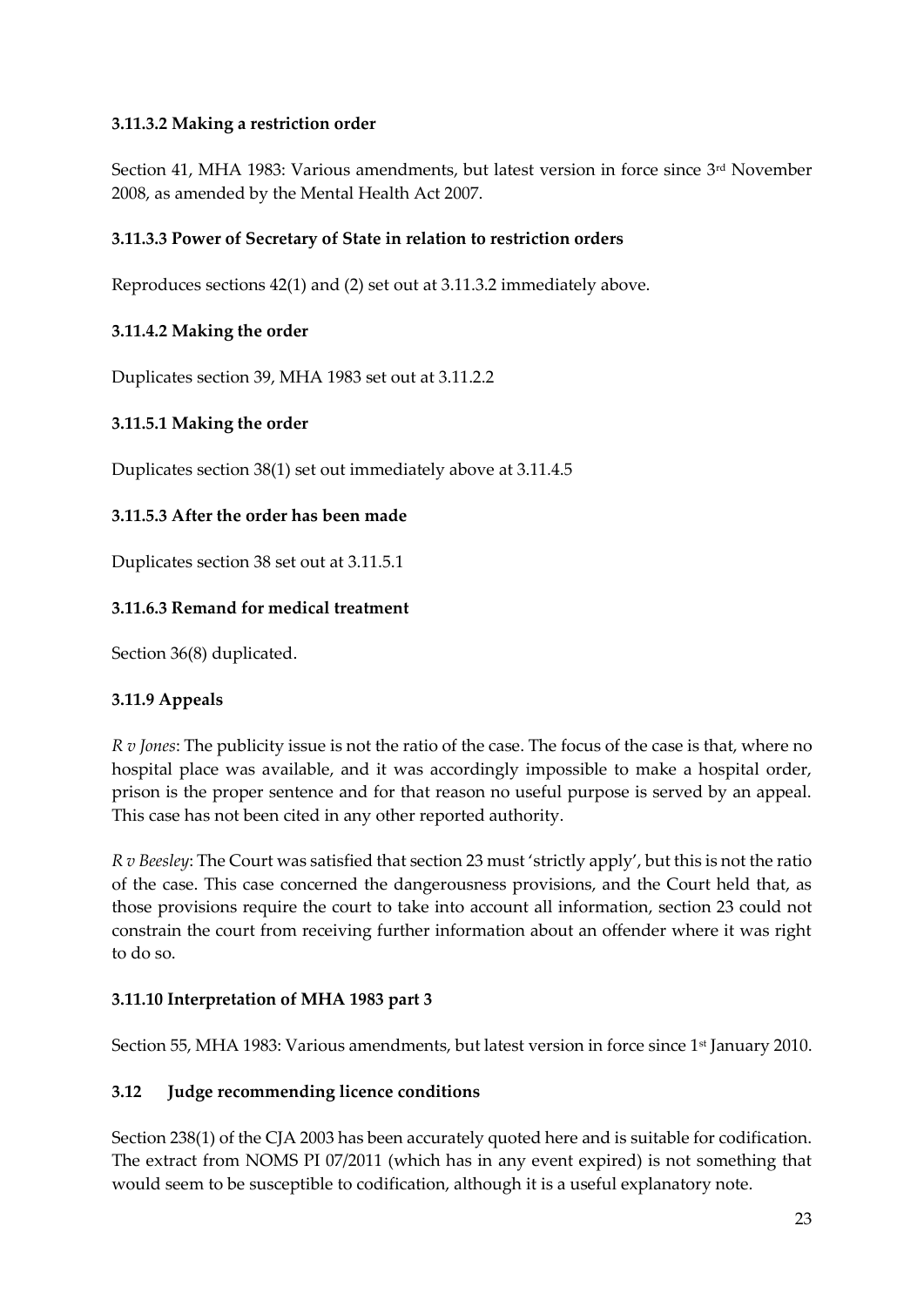## **Part 4**

### **4.1 Statutory provisions of the council**

There may be no need to include provisions creating the Sentencing Council, or those governing its functions (Parts 4.1.1 and 4.1.3). A simple introductory paragraph / explanatory note to the guidelines section of the NSC would probably suffice. The contents of parts 4.1.2 and 4.1.4 should however remain.

### **4.2.1 Duty to follow sentencing guidelines**

Section 125(2) of the CJA 2009 has been included twice, and s.125(4) not at all. This appears to be an error.

### **4.2.2 Duty to have regard to sentencing guidelines**

Articles 7(3) and (4) of SI 2010/816 have been omitted. This may be an error.

### **4.4 Functions / powers of the Secretary of State and the Lord Chancellor**

It is not necessary to include these provisions in the NSC.

### **Part 6**

### **6.1.1 Right of Appeal**

We question whether an appeal against a costs order made against either a legal representative (wasted costs) or against a third party should be within the ambit of the code. By contrast to a costs order against a defendant it does not form part of a sentence.

### **6.1.2 Abandonment**

Whereas the costs consequences of an abandoned appeal may be considered as much an aspect of sentence as a costs order imposed on conviction, we question whether the provisions relating to the abandonment of an appeal should be within the ambit of the code. Perhaps all that need be referred to is the part of this section, currently italicised, drawing attention to the costs provision.

### **6.1.3 Applications, time limits and appeal notices**

We regard the rehearsal of the procedural requirements for an appeal in a sentencing code to be unnecessary. While such material will be an essential element of text on appeals generally, we believe that for the judiciary and practitioners enquiring into the courts' sentencing powers and duties on appeal it is otiose. We recognise that both sentencing and procedural matters are often contained within the same legislative provision or section. However in our view one of the aims of the code should be to separate the former into a single consolidated resource on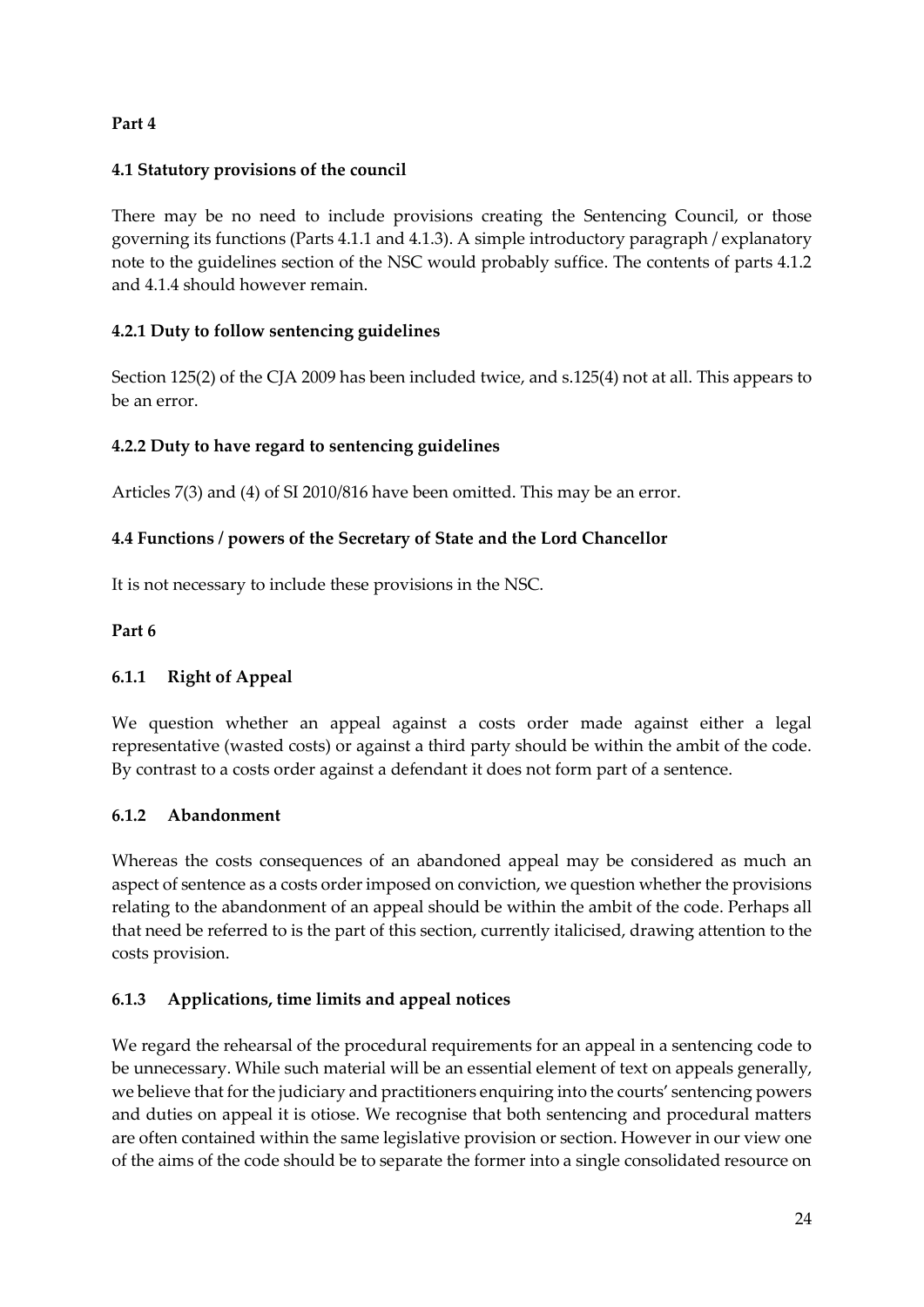sentence. Forms, time limits, notices and the like can found in separate texts such as procedure rules.

## **6.1.5 The hearing**

Likewise we do not regard consider it to be necessary for the sentencing code to include the procedural arrangements for the hearing of an appeal.

## **6.2.2 Specific sentencing orders**

Generally we think that the Code should list the appealable sentences comprehensively and thus include those which are both obvious and uncontroversial such as imprisonment.

Restitution order and footnote 2040. We do not think that *R v Thebith* suggests that a restitution order is not part of the sentence and cannot be appealed. The case concerned an order that was wrongly imposed, the trial judge confusing restitution with compensation, and it merely noted that the common law position before the introduction of the statutory provision.

## **6.2.5 Applications and time limits**

As already discussed, we think that the procedural requirements for an appeal should be contained in a separate text, albeit it may be desirable to reference them in the sentencing code.

## **6.2.6 Powers of the single judge**

Similarly the provisions relating to the procedural or administrative powers of the single judge can be distinguished from those relative to sentence. Accordingly the powers under s31(2) CAA 1968 such as to give leave, extend time and direct video link can properly be omitted whereas those concerning sentence such as the renewal of a hospital order or the suspension of a disqualification are plainly relevant.

### **6.2.7 Powers of the Registrar**

Our response to procedural provisions is as above.

## **6.2.8 Procedural directions**

Our response to procedural provisions is as above.

## **6.2.11 Pre-appeal matters**

The areas touching sentence are the provisions relating to appeals encompassing all sentences: s11(2) (2A) and (2B). It seems to us that the remainder of this paragraph concerns procedural matters.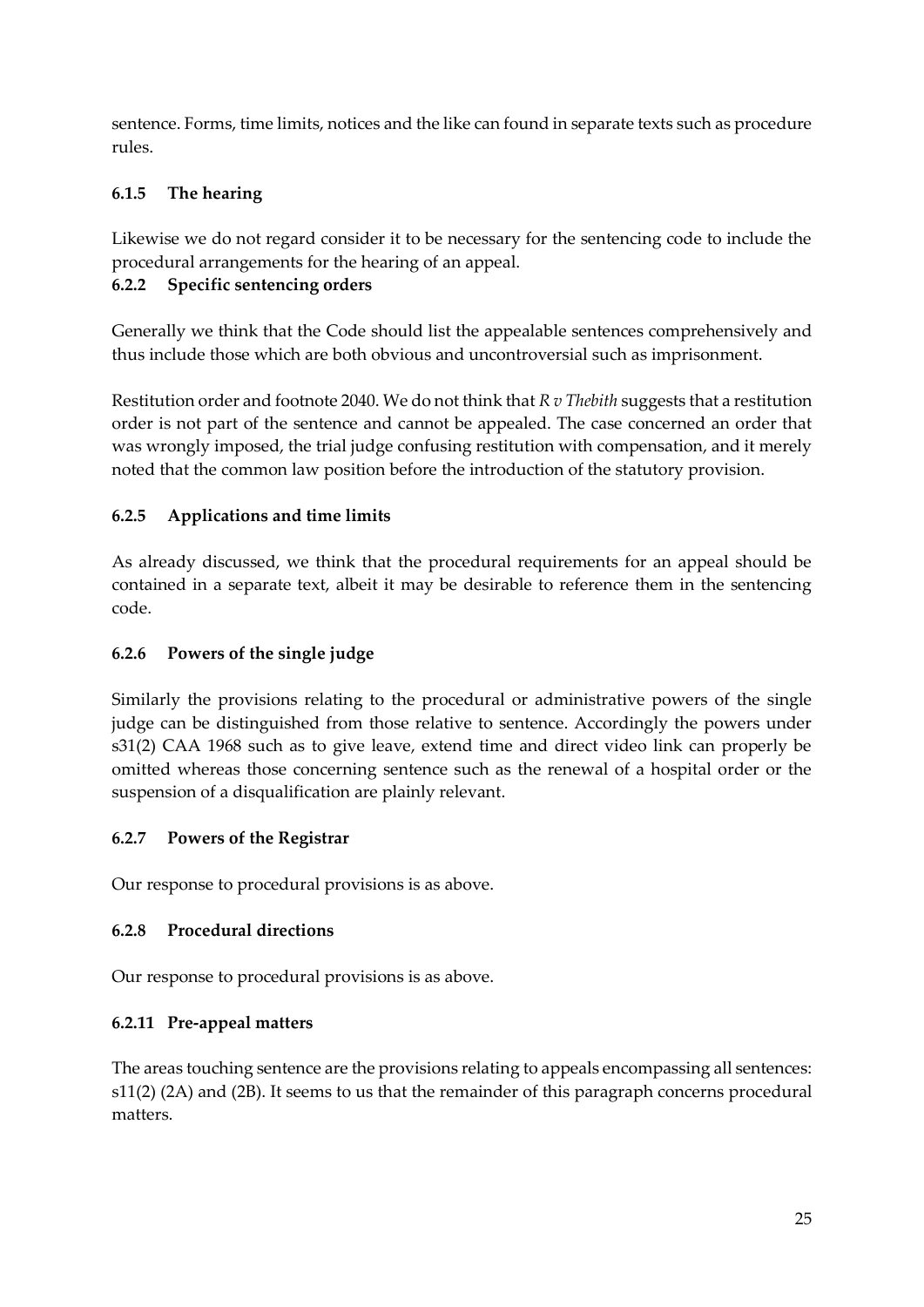### **6.2.12 Evidence**

As with procedural matters, there is no need to include provisions concerning the calling of evidence on appeal such as the grounds for admissibility. In any event these are principally directed towards appeals against conviction.

### **6.2.13 The hearing**

The constitution of the court and presence of the applicant or appellant are not necessary for inclusion in the sentencing code. The powers of the court in s11(3) CAA 1968 are obviously fundamental. Although those in respect of confiscation, s11(3A) et seq, are found in the same section, given that confiscation is beyond the ambit of code, we question the necessity of reciting those powers beyond perhaps an incidental reference.

### **6.2.14 Transcripts**

We do not think it necessary to include provisions concerning transcripts, the powers to order them and the costs of so doing in a sentencing code.

### **6.2.17 Sentencing powers of the Court of Appeal otherwise than on appeal against sentence**

We think that a footnote should point out that where a conviction for which a sentence was passed is quashed but another, in respect of which no separate penalty was imposed, stands, the Court of Appeal may impose a penalty notwithstanding it is not strictly a sentence in substitution of another sentence: *R v Dolan* 62 Cr App R 36.

## **6.3 From the Court of Appeal**

In respect of appeals to the Supreme Court, we wish to make the same points concerning the need to include procedural matters as those made in relation to appeal to the Crown Court. We consider the code can properly be confined to sentences that may be appealed, the powers of the Supreme Court to quash, vary, re-sentence or remit, and the practical effect of such orders.

### **6.4.4 The hearing**

In the context of double jeopardy we consider it may be appropriate to include a statement reflecting its limited application, such as 'The principle of a reduction on grounds of double jeopardy is likely to be confined to narrow circumstances such the substitution of a custodial sentence for a non-custodial sentence, where the defendant was young or immature, or where the offender had already been or was about to be released: *A-G Reference (No 45 of 2014)* [2014 EWCA] Crim 1566.'